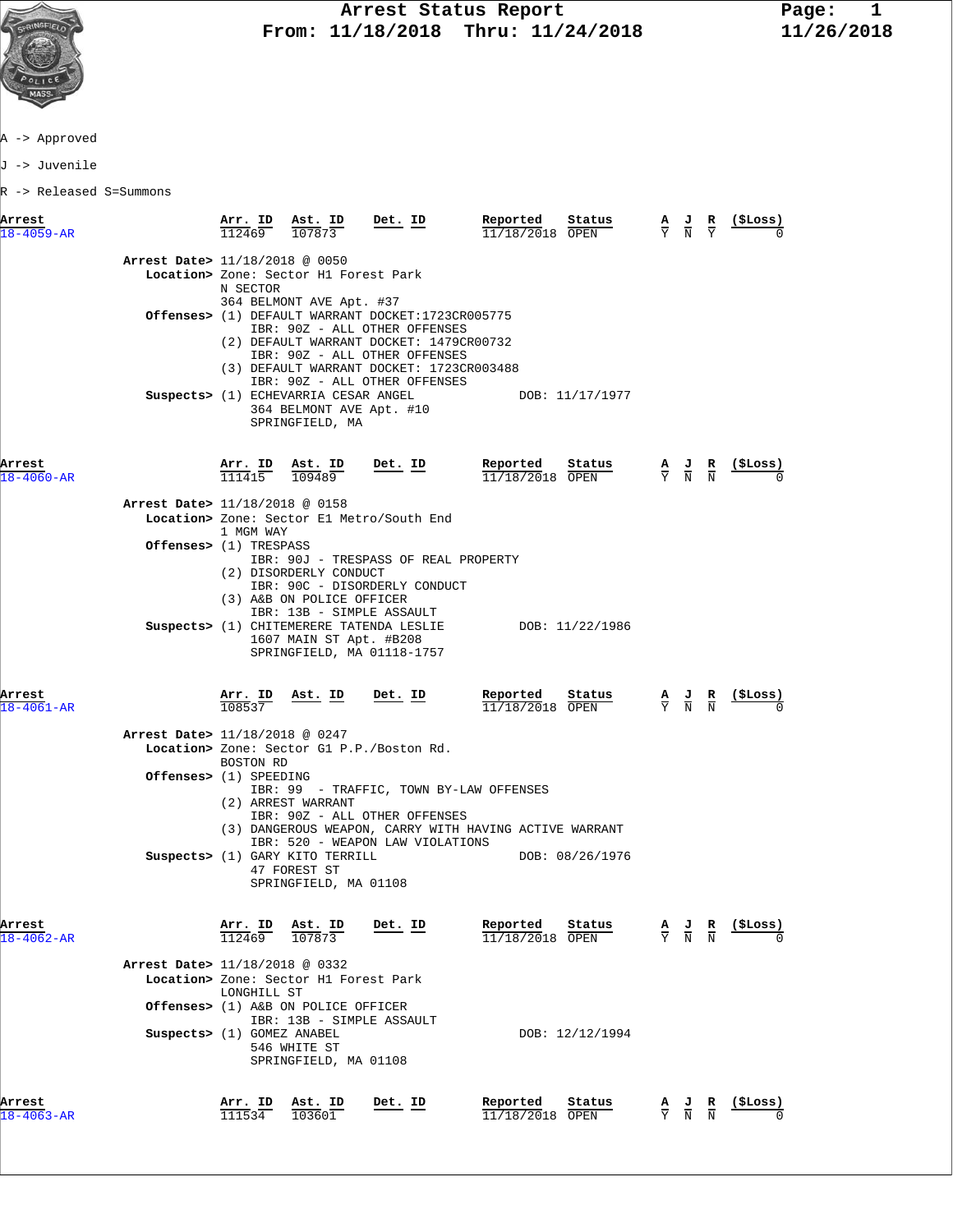| A -> Approved              |                                |                                           |                                                                                   |                                                                                                                                                                                                                                                                                                                                                                                                                                                                    |                                             |                                         |                                                                                                 |                                                               |
|----------------------------|--------------------------------|-------------------------------------------|-----------------------------------------------------------------------------------|--------------------------------------------------------------------------------------------------------------------------------------------------------------------------------------------------------------------------------------------------------------------------------------------------------------------------------------------------------------------------------------------------------------------------------------------------------------------|---------------------------------------------|-----------------------------------------|-------------------------------------------------------------------------------------------------|---------------------------------------------------------------|
| J -> Juvenile              |                                |                                           |                                                                                   |                                                                                                                                                                                                                                                                                                                                                                                                                                                                    |                                             |                                         |                                                                                                 |                                                               |
| R -> Released S=Summons    | Arrest Date> 11/18/2018 @ 1710 | 116 NEWLAND ST                            | (4) UNINSURED MOTOR VEHICLE                                                       | Location> Zone: Sector A N. End/Memorial<br><b>Offenses&gt;</b> (1) RECKLESS OPERATION OF MOTOR VEHICLE<br>IBR: 99 - TRAFFIC, TOWN BY-LAW OFFENSES<br>(2) LEAVE SCENE OF PROPERTY DAMAGE<br>IBR: 99 - TRAFFIC, TOWN BY-LAW OFFENSES<br>(3) UNREGISTERED MOTOR VEHICLE<br>IBR: 99 - TRAFFIC, TOWN BY-LAW OFFENSES<br>IBR: 99 - TRAFFIC, TOWN BY-LAW OFFENSES<br>(5) A&B ON +60 / DISABLED WITH INJURY<br>IBR: 13B - SIMPLE ASSAULT<br>(6) A&B WITH DANGEROUS WEAPON |                                             |                                         |                                                                                                 |                                                               |
|                            |                                |                                           | Suspects> (1) ROSARIO WILFREDO<br>148 ABBE AVE Apt. #1ST<br>SPRINGFIELD, MA 01107 | IBR: 13A - AGGRAVATED ASSAULT<br>(7) RECEIVE STOLEN PROPERTY +\$1200<br>IBR: 280 - STOLEN PROPERTY OFFENSES                                                                                                                                                                                                                                                                                                                                                        |                                             | DOB: 09/30/1997                         |                                                                                                 |                                                               |
| Arrest<br>$18 - 4064 - AR$ |                                |                                           | $\frac{\texttt{Arr. ID}}{100621}$ $\frac{\texttt{ Ast. ID}}{109860}$ Det. ID      |                                                                                                                                                                                                                                                                                                                                                                                                                                                                    | $\frac{\text{Reported}}{11/18/2018}$ Status | $\frac{\texttt{Status}}{\texttt{Down}}$ |                                                                                                 | $\frac{A}{Y}$ $\frac{J}{N}$ $\frac{R}{N}$ $\frac{($Loss)}{0}$ |
|                            | Arrest Date> 11/18/2018 @ 1827 | OAKLAND ST                                | Location> Zone: Sector H1 Forest Park                                             |                                                                                                                                                                                                                                                                                                                                                                                                                                                                    |                                             |                                         |                                                                                                 |                                                               |
|                            |                                |                                           | (2) LIGHTS VIOLATION, MV                                                          | Offenses> (1) DEFAULT WARRANT/SUSPENDED, OP MV WITH, UNINSURED MOTOR VEHICLE<br>IBR: 90Z - ALL OTHER OFFENSES<br>IBR: 99 - TRAFFIC, TOWN BY-LAW OFFENSES<br>(3) LICENSE SUSPENDED, OP MV WITH                                                                                                                                                                                                                                                                      |                                             |                                         |                                                                                                 |                                                               |
|                            |                                |                                           | Suspects> (1) MELENDEZ EDWIN<br>80 CORNELL ST<br>SPRINGFIELD, MA                  | IBR: 99 - TRAFFIC, TOWN BY-LAW OFFENSES<br>(4) DEFAULT WARRANT/REGISTRATION SUSPENDED, INSPECTION STICKER<br>IBR: 90Z - ALL OTHER OFFENSES                                                                                                                                                                                                                                                                                                                         |                                             | DOB: 03/15/1965                         |                                                                                                 |                                                               |
| Arrest<br>$18 - 4066 - AR$ |                                | <u>Arr. ID</u><br>$\frac{109275}{109275}$ | <b>Ast. ID</b><br>112452                                                          | Det. ID                                                                                                                                                                                                                                                                                                                                                                                                                                                            | Reported<br>$11/18/2018$ OPEN               | Status                                  |                                                                                                 | $\frac{A}{Y}$ $\frac{J}{N}$ $\frac{R}{Y}$ (\$Loss)            |
|                            | Arrest Date> 11/18/2018 @ 1902 | 1277 LIBERTY ST                           | SUPER STOP & SHOP                                                                 | Location> Zone: Sector B2 Liberty Heights                                                                                                                                                                                                                                                                                                                                                                                                                          |                                             |                                         |                                                                                                 |                                                               |
|                            |                                |                                           | Offenses> (1) DEFAULT WARRANT                                                     | IBR: 90Z - ALL OTHER OFFENSES<br>(2) ARREST WARRANT1843CR002246<br>IBR: 90Z - ALL OTHER OFFENSES<br>(3) ARREST WARRANT 1770CR000185<br>IBR: 90Z - ALL OTHER OFFENSES                                                                                                                                                                                                                                                                                               |                                             |                                         |                                                                                                 |                                                               |
|                            |                                |                                           | Suspects> (1) THOMPSON DANIEL<br>220 ARTHUR ST<br>SPRINGFIELD, MA                 |                                                                                                                                                                                                                                                                                                                                                                                                                                                                    |                                             | DOB: 10/23/1989                         |                                                                                                 |                                                               |
| Arrest<br>18-4068-AR       |                                | Arr. ID<br>107873                         | $\frac{\texttt{Ast. ID}}{111530}$                                                 | <u>Det. ID</u>                                                                                                                                                                                                                                                                                                                                                                                                                                                     | Reported<br>11/19/2018 OPEN                 | Status                                  | $\frac{\mathbf{A}}{\mathbf{Y}}$ $\frac{\mathbf{J}}{\mathbf{N}}$ $\frac{\mathbf{R}}{\mathbf{Y}}$ | (ŞLoss)                                                       |
|                            | Arrest Date> 11/19/2018 @ 0224 | 70 LEETE ST                               | Location> Zone: Sector H1 Forest Park                                             |                                                                                                                                                                                                                                                                                                                                                                                                                                                                    |                                             |                                         |                                                                                                 |                                                               |
|                            | Suspects> (1) JOHNSON TAJ U    |                                           | 180 FORT PLEASANT AVE                                                             | Offenses> (1) STRAIGHT WARRANT DOCKET: 1823CR006349<br>IBR: 90Z - ALL OTHER OFFENSES<br>SPRINGFIELD, MA 01109-3504                                                                                                                                                                                                                                                                                                                                                 |                                             | DOB: 04/13/1998                         |                                                                                                 |                                                               |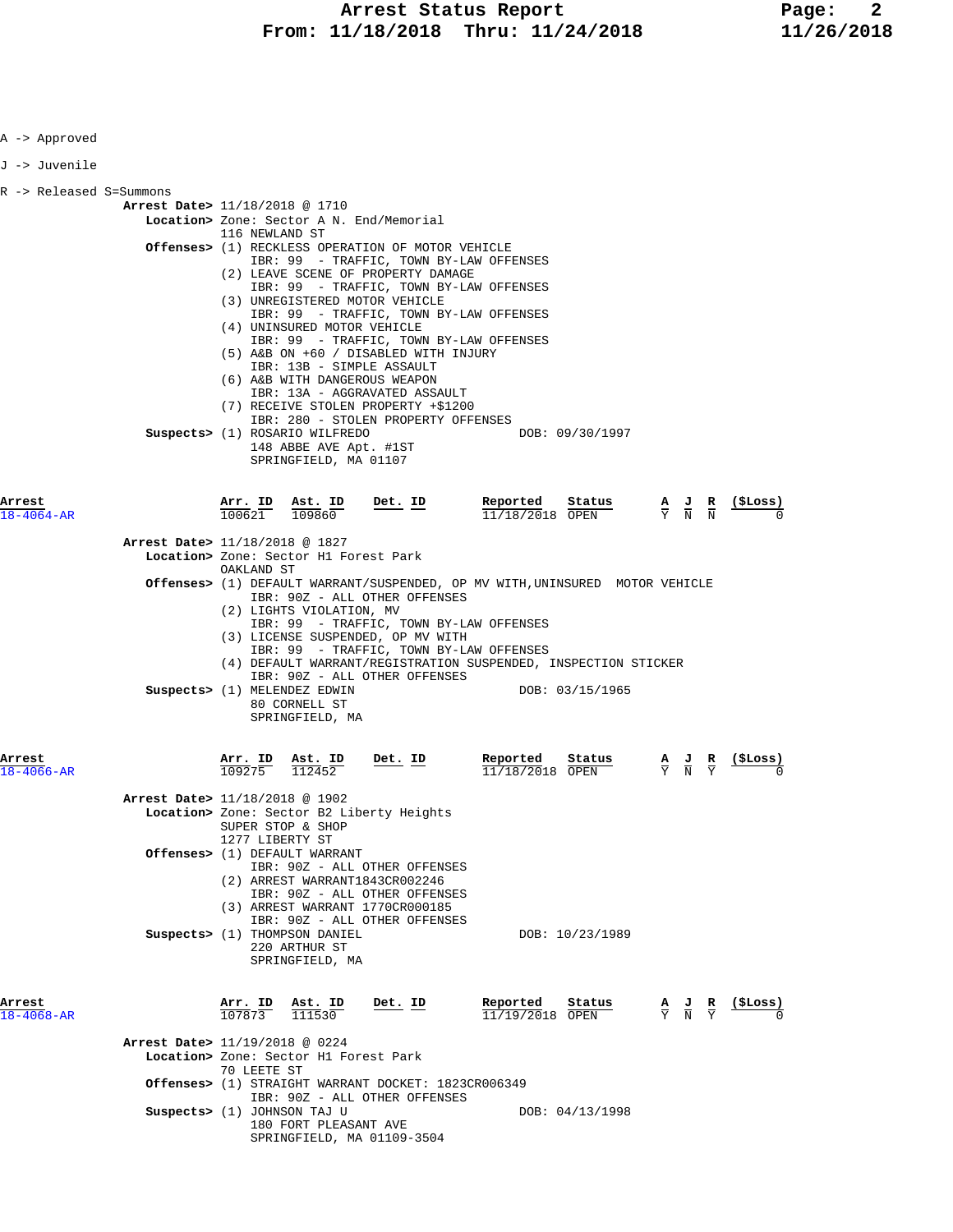A -> Approved

J -> Juvenile

R -> Released S=Summons

| Arrest<br>$18 - 4069 - AR$     | $\frac{\text{Arr. ID}}{\text{R218}}$<br>B <sub>218</sub>      | $\frac{\text{Ast. ID}}{\text{B4.34}}$<br>P131                                | <u>Det.</u> ID                                                                                                                                                                                        | Reported<br>Status<br>11/19/2018 OPEN                                          | $\frac{A}{Y}$ $\frac{J}{N}$ $\frac{R}{N}$                                                       | $(\xi Loss)$      |
|--------------------------------|---------------------------------------------------------------|------------------------------------------------------------------------------|-------------------------------------------------------------------------------------------------------------------------------------------------------------------------------------------------------|--------------------------------------------------------------------------------|-------------------------------------------------------------------------------------------------|-------------------|
| Arrest Date> 11/19/2018 @ 1045 | FRONT LOBBY<br>130 PEARL ST                                   |                                                                              | Location> Zone: Sector E2 Metro/6Corners                                                                                                                                                              |                                                                                |                                                                                                 |                   |
|                                |                                                               |                                                                              |                                                                                                                                                                                                       | Offenses> (1) ARREST WARRANT # 1823CR008545 UNARMED BURGLARY                   |                                                                                                 |                   |
|                                |                                                               | Suspects> (1) ROSA-ALVARADO JAIME<br>32 GOVERNOR ST<br>SPRINGFIELD, MA 01104 | IBR: 90Z - ALL OTHER OFFENSES                                                                                                                                                                         | DOB: 06/15/1979                                                                |                                                                                                 |                   |
| Arrest<br>$18 - 4070 - AR$     |                                                               | $\frac{\text{Arr.}}{110490}$ $\frac{\text{Ast.}}{101483}$                    | <u>Det. ID</u>                                                                                                                                                                                        | Reported<br>Status<br>11/19/2018 OPEN                                          | $\frac{\mathbf{A}}{\mathbf{Y}}$ $\frac{\mathbf{J}}{\mathbf{N}}$ $\frac{\mathbf{R}}{\mathbf{Y}}$ |                   |
| Arrest Date> 11/19/2018 @ 2130 |                                                               |                                                                              | Location> Zone: Sector F2 Old&Upper Hill                                                                                                                                                              |                                                                                |                                                                                                 |                   |
|                                | CREST ST                                                      |                                                                              | <b>Offenses&gt;</b> (1) FUGITIVE FROM JUSTICE ON COURT WARRANT                                                                                                                                        |                                                                                |                                                                                                 |                   |
|                                |                                                               | Suspects> (1) COOPER TERRENCE SCOTT<br>34 CREST ST<br>SPRINGFIELD, MA 01109  | IBR: 90Z - ALL OTHER OFFENSES                                                                                                                                                                         | DOB: 02/06/1991                                                                |                                                                                                 |                   |
| Arrest<br>$18 - 4073 - AR$     | <b>Arr. ID</b><br>109821                                      | $\frac{\texttt{Ast. ID}}{109903}$                                            | <u>Det. ID</u>                                                                                                                                                                                        | Reported<br>Status<br>$11/20/2018$ OPEN                                        | $\frac{A}{Y}$ $\frac{J}{N}$ $\frac{R}{Y}$                                                       |                   |
| Arrest Date> 11/20/2018 @ 0423 | VACINITY OF<br>NOTTINGHAM ST                                  |                                                                              | Location> Zone: Sector B2 Liberty Heights                                                                                                                                                             |                                                                                |                                                                                                 |                   |
|                                |                                                               | Offenses> (1) DEFAULT WARRANT<br>(3) UNINSURED MOTOR VEHICLE                 | IBR: 90Z - ALL OTHER OFFENSES<br>(2) UNREGISTERED MOTOR VEHICLE<br>IBR: 99 - TRAFFIC, TOWN BY-LAW OFFENSES<br>IBR: 99 - TRAFFIC, TOWN BY-LAW OFFENSES<br>(4) LICENSE SUSPENDED, OP MV WITH, SUBSQ.OFF |                                                                                |                                                                                                 |                   |
|                                |                                                               | Suspects> (1) MARTINEZ CRISTINO<br>25 GLENWOOD ST<br>SPRINGFIELD, MA 01109   | IBR: 99 - TRAFFIC, TOWN BY-LAW OFFENSES<br>(5) NUMBER PLATE VIOLATION TO CONCEAL ID<br>IBR: 99 - TRAFFIC, TOWN BY-LAW OFFENSES                                                                        | DOB: 07/01/1980                                                                |                                                                                                 |                   |
| Arrest<br>$18 - 4074 - AR$     | $\frac{\texttt{Arr.}}{\texttt{M467}}$ ID<br>$\overline{M467}$ | <u>Ast. ID</u><br><b>B218</b>                                                | <u>Det. ID</u>                                                                                                                                                                                        | Reported<br>Status<br>11/20/2018 OPEN                                          | $\frac{\mathbf{A}}{\mathbf{Y}}$ $\frac{\mathbf{J}}{\mathbf{N}}$ $\frac{\mathbf{R}}{\mathbf{Y}}$ | <u>( SLos</u> s ) |
| Arrest Date> 11/20/2018 @ 0730 | 42 MARSDEN ST                                                 |                                                                              | Location> Zone: Sector G1 P.P./Boston Rd.<br>HIDING UNDERNEATH BED IN BEDROOM                                                                                                                         |                                                                                |                                                                                                 |                   |
|                                |                                                               |                                                                              | IBR: 90Z - ALL OTHER OFFENSES<br>(2) DEFAULT WARRANT #1279CR00108 STALKING<br>IBR: 90Z - ALL OTHER OFFENSES                                                                                           | Offenses> (1) ARREST WARRANT #1820CR001243, RAPE OF CHILD                      |                                                                                                 |                   |
|                                |                                                               | Suspects> (1) BARBEE CHRISTIAN DANIEL<br>CHICOPEE, MA                        | IBR: 90Z - ALL OTHER OFFENSES<br>1 SPRINGFIELD ST Apt. #219                                                                                                                                           | (3) DEFAULT WARRANT 1823CR000231 ASSAULT W/ DANGEROS WEAPON<br>DOB: 04/07/1985 |                                                                                                 |                   |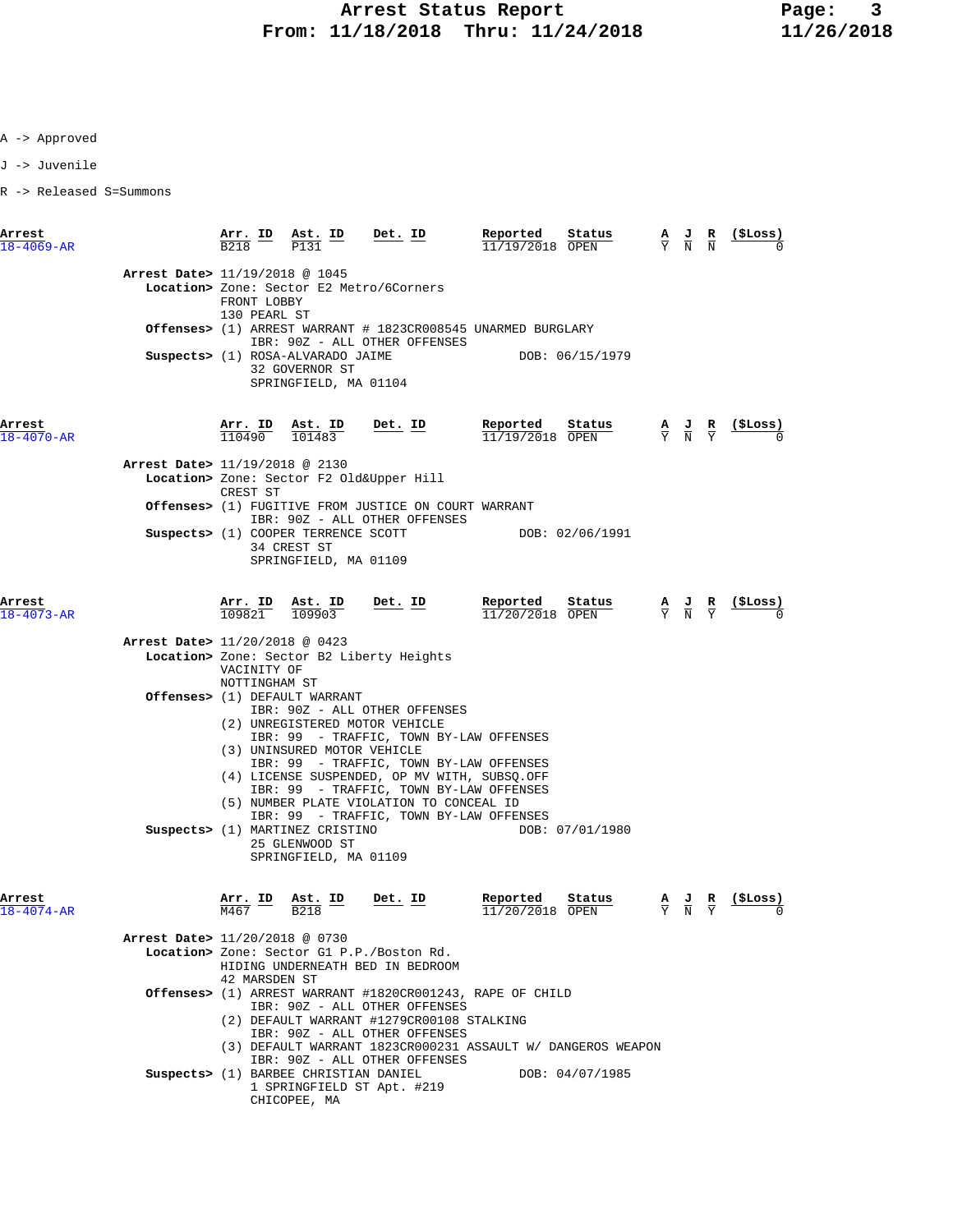A -> Approved

J -> Juvenile

| R -> Released S=Summons<br>Arrest<br>$18 - 4075 - AR$ |                                                               |                          | $\frac{\texttt{Arr. ID}}{101951}$ $\frac{\texttt{Ast. ID}}{101948}$                                                       | $\frac{\text{Det. ID}}{\text{Det. ID}}$                                                                                                                                                                                                                                                                                                                             | Reported<br>$11/20/2018$ OPEN | Status          | $\frac{A}{Y}$ $\frac{J}{N}$ $\frac{R}{Y}$                                                       |               | $($ \$Loss)                                        |
|-------------------------------------------------------|---------------------------------------------------------------|--------------------------|---------------------------------------------------------------------------------------------------------------------------|---------------------------------------------------------------------------------------------------------------------------------------------------------------------------------------------------------------------------------------------------------------------------------------------------------------------------------------------------------------------|-------------------------------|-----------------|-------------------------------------------------------------------------------------------------|---------------|----------------------------------------------------|
|                                                       | Arrest Date> 11/20/2018 @ 1315<br>Suspects> (1) RAMOS LUIS    | QUINCY ST                | Offenses> (1) DEFAULT WARRANT<br>(2) DEFAULT WARRANT<br>(3) DEFAULT WARRANT<br>170 PENDLETON AVE<br>SPRINGFIELD, MA 01109 | Location> Zone: Sector F2 Old&Upper Hill<br>IBR: 90Z - ALL OTHER OFFENSES<br>IBR: 90Z - ALL OTHER OFFENSES<br>IBR: 90Z - ALL OTHER OFFENSES<br>(4) FALSE NAME/SSN, ARRESTEE FURNISH<br>IBR: 90Z - ALL OTHER OFFENSES                                                                                                                                                |                               | DOB: 09/27/1995 |                                                                                                 |               |                                                    |
| Arrest<br>$18 - 4076 - AR$                            | Arrest Date> 11/20/2018 @ 1316                                |                          | $\frac{\texttt{Arr.}}{\texttt{A}338}$ $\frac{\texttt{ID}}{1}$ $\frac{\texttt{Ast.}}{112491}$                              | <u>Det. ID</u>                                                                                                                                                                                                                                                                                                                                                      | Reported<br>11/20/2018 OPEN   | Status          | $\frac{A}{Y}$ $\frac{J}{N}$ $\frac{R}{Y}$                                                       |               |                                                    |
|                                                       | Suspects> (1) MOSS STEPHEN                                    | 759 CHESTNUT ST          | BAYSTATE MEDICAL CENTER<br>Offenses> (1) DEFAULT WARRANT                                                                  | Location> Zone: Sector B1 Liberty Heights<br>IBR: 90Z - ALL OTHER OFFENSES                                                                                                                                                                                                                                                                                          |                               | DOB: 08/11/1989 |                                                                                                 |               |                                                    |
| Arrest                                                |                                                               |                          | 112 SPRING ST Apt. #4B<br>SPRINGFIELD, MA<br>$\frac{\texttt{Arr. ID}}{112507}$ $\frac{\texttt{Ast. ID}}{010681}$          | $Det. ID$                                                                                                                                                                                                                                                                                                                                                           | Reported                      | Status          |                                                                                                 |               | $\frac{A}{Y}$ $\frac{J}{N}$ $\frac{R}{Y}$ (\$Loss) |
| $18 - 4077 - AR$                                      | Arrest Date> 11/20/2018 @ 1730                                | 154 SANDERSON ST         | Suspects> (1) SMITH DUANE OTIS<br>225 SLATER AVE<br>SPRINGFIELD, MA 01119                                                 | Location> Zone: Sector A N. End/Memorial<br><b>Offenses&gt;</b> (1) DEFAULT WARRANT(DOCKET #: $1823CR001056$ )<br>IBR: 90Z - ALL OTHER OFFENSES                                                                                                                                                                                                                     | $11/20/2018$ OPEN             | DOB: 09/09/1975 |                                                                                                 |               |                                                    |
| Arrest<br>$18 - 4078 - AR$                            | Arrest Date> 11/20/2018 @ 1930<br>Offenses> (1) .A&B (Simple) | <b>Arr. ID</b><br>113360 | $\frac{\text{Ast.}}{111463}$<br>185 NURSERY ST Apt. #E6<br>185 NURSERY ST Apt. #E1<br>SPRINGFIELD, MA 01104               | Det. ID<br>Location> Zone: Sector B1 Liberty Heights<br>IBR: 13B - SIMPLE ASSAULT<br>(2) B&E BUILDING NIGHTTIME FOR FELONY<br>IBR: 90J - TRESPASS OF REAL PROPERTY<br>Modus Operandus: Entry-Front Door (EFD)<br>(3) A&B WITH DANGEROUS WEAPON (SIMPLE ASSAULT VERSION)<br>IBR: 13B - SIMPLE ASSAULT<br>Suspects> (1) CRUZ-HENRY FRANCHESKA LORELLE DOB: 10/22/1990 | Reported<br>$11/20/2018$ OPEN | Status          | $\frac{A}{Y}$ $\frac{J}{N}$                                                                     | $\frac{R}{N}$ |                                                    |
| Arrest<br>18-4080-AR                                  |                                                               | Arr. ID<br>111535        | Ast. ID<br>109819                                                                                                         | Det. ID                                                                                                                                                                                                                                                                                                                                                             | Reported<br>11/20/2018 OPEN   | Status          | $\frac{\mathbf{A}}{\mathbf{Y}}$ $\frac{\mathbf{J}}{\mathbf{N}}$ $\frac{\mathbf{R}}{\mathbf{N}}$ |               | (\$Loss)                                           |

 **Arrest Date>** 11/20/2018 @ 2215  **Location>** Zone: Sector H3 Forest Park/EFP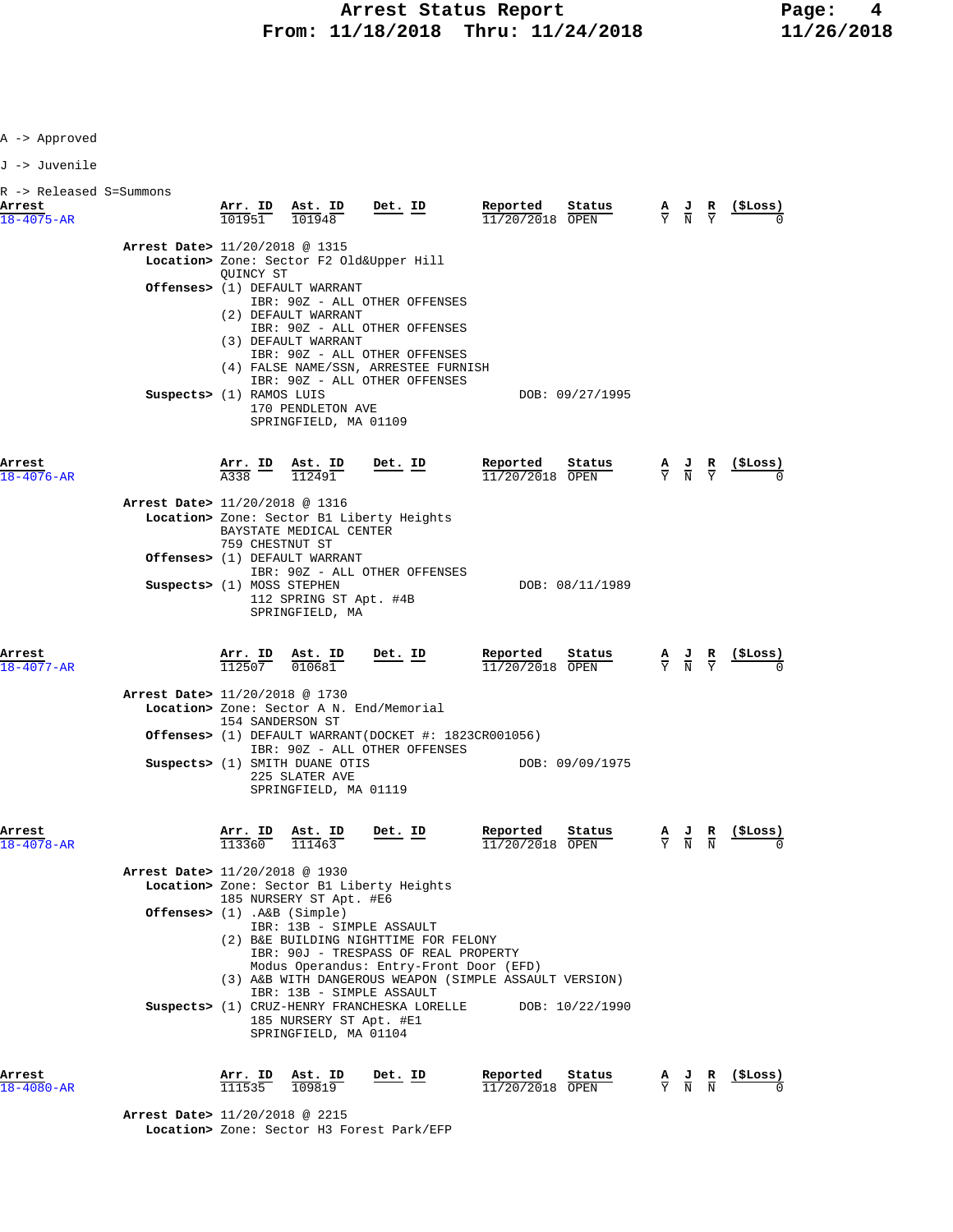| A -> Approved                  |                             |                                                                                    |                                                                                                                                                                                                                                                      |                                                                                                                                           |                                           |                                                               |
|--------------------------------|-----------------------------|------------------------------------------------------------------------------------|------------------------------------------------------------------------------------------------------------------------------------------------------------------------------------------------------------------------------------------------------|-------------------------------------------------------------------------------------------------------------------------------------------|-------------------------------------------|---------------------------------------------------------------|
| J -> Juvenile                  |                             |                                                                                    |                                                                                                                                                                                                                                                      |                                                                                                                                           |                                           |                                                               |
| R -> Released S=Summons        |                             |                                                                                    |                                                                                                                                                                                                                                                      |                                                                                                                                           |                                           |                                                               |
|                                | WALDEN ST                   | Suspects> (1) RODRIGUEZ JESSICA C<br>445 HANCOCK ST                                | Offenses> (1) STRAIGHT WARRANT DOCKET: 1823CR006813<br>IBR: 90Z - ALL OTHER OFFENSES<br>SPRINGFIELD, MA 01108-1938                                                                                                                                   | DOB: 12/11/1991                                                                                                                           |                                           |                                                               |
| Arrest<br>18-4081-AR           |                             | $\frac{\texttt{Arr.}}{112500}$ $\frac{\texttt{ Ast.}}{111530}$                     | Det. ID                                                                                                                                                                                                                                              | Reported<br>$\frac{\text{status}}{\text{OPEN}}$ $\frac{A}{Y}$ $\frac{J}{N}$ $\frac{R}{Y}$ $\frac{(\text{SLoss})}{0}$<br>$11/21/2018$ OPEN |                                           |                                                               |
| Arrest Date> 11/21/2018 @ 0110 | E SECTOR                    |                                                                                    | Location> Zone: Sector H3 Forest Park/EFP<br>39 COMMONWEALTH AVE Apt. #1FL                                                                                                                                                                           |                                                                                                                                           |                                           |                                                               |
|                                | Suspects> (1) ROSS DARRELL  | 287 STATE ST<br>SPRINGFIELD, MA                                                    | Offenses> (1) A&B WITH DANGEROUS WEAPON<br>IBR: 13A - AGGRAVATED ASSAULT                                                                                                                                                                             | DOB: 01/25/1968                                                                                                                           |                                           |                                                               |
| Arrest<br>$18 - 4084 - AR$     |                             | $\frac{\texttt{Arr.}}{113357}$ $\frac{\texttt{Ab.}}{D154}$ $\frac{\texttt{ID}}{D}$ | $Det$ . ID                                                                                                                                                                                                                                           | Reported<br>Status<br>$11/21/2018$ OPEN                                                                                                   | $\frac{A}{Y}$ $\frac{J}{N}$ $\frac{R}{Y}$ | (ŞLoss)                                                       |
| Arrest Date> 11/21/2018 @ 0930 | 736 STATE ST                | Location> Zone: Sector F1 McKnight/Bay                                             |                                                                                                                                                                                                                                                      | Offenses> (1) DEFAULT WARRANT PITTSFIELD DISTRICT #1727CR001081                                                                           |                                           |                                                               |
|                                | Suspects> (1) HOAG KIERSTEN | 1 CLOUGH ST<br>SPRINGFIELD, MA                                                     | IBR: 90Z - ALL OTHER OFFENSES                                                                                                                                                                                                                        | DOB: 08/10/1991                                                                                                                           |                                           |                                                               |
| Arrest<br>18-4085-AR           | Arr. ID<br>113358           | Ast. ID<br>111388                                                                  | Det. ID                                                                                                                                                                                                                                              | Reported<br>Status<br>$11/21/2018$ OPEN                                                                                                   | $\frac{A}{Y}$ $\frac{J}{N}$               | (\$Loss)                                                      |
| Arrest Date> 11/21/2018 @ 1820 |                             | 769 WORTHINGTON ST                                                                 | Location> Zone: Sector E2 Metro/6Corners<br>FRIENDS OF THE HOMELESS - MENS SHELTER                                                                                                                                                                   |                                                                                                                                           |                                           |                                                               |
|                                |                             | Offenses> (1) ARREST WARRANT<br>Suspects> (1) BENITEZ MIGUEL<br>SPRINGFIELD, MA    | IBR: 90Z - ALL OTHER OFFENSES<br>895 WORTHINGTON ST Apt. #2A                                                                                                                                                                                         | DOB: 03/17/1973                                                                                                                           |                                           |                                                               |
| Arrest<br>$18 - 4086 - AR$     | Arr. ID<br>103511           | Ast. ID<br>112454                                                                  | Det. ID                                                                                                                                                                                                                                              | Reported<br>Status<br>11/21/2018 OPEN                                                                                                     |                                           | $\frac{A}{Y}$ $\frac{J}{N}$ $\frac{R}{N}$ $\frac{($Loss)}{0}$ |
| Arrest Date> 11/21/2018 @ 1715 | 117 STATE ST                |                                                                                    | Location> Zone: Sector El Metro/South End                                                                                                                                                                                                            |                                                                                                                                           |                                           |                                                               |
|                                |                             | Suspects> (1) LEBRON LOUIS NICKY<br>44 MYRTLE ST Apt. #F32                         | IBR: 35A - DRUG / NARCOTIC VIOLATIONS<br>IBR: 35A - DRUG / NARCOTIC VIOLATIONS<br>(3) DRUG, POSSESS TO DISTRIB CLASS D<br>IBR: 35A - DRUG / NARCOTIC VIOLATIONS<br>(4) DRUG, DISTRIBUTE CLASS B, SUBSQ.OFF.<br>IBR: 35A - DRUG / NARCOTIC VIOLATIONS | Offenses> (1) DRUG, POSSESS TO DISTRIB CLASS B, SUBSO.<br>(2) DRUG, POSSESS TO DISTRIB CLASS B, SUBSQ.<br>DOB: 08/03/1987                 |                                           |                                                               |
| Arrest                         |                             | SPRINGFIELD, MA<br><u>Arr. ID Ast. ID</u>                                          | <u>Det. ID</u>                                                                                                                                                                                                                                       | Status<br>Reported                                                                                                                        |                                           | $\underline{A}$ <u>J</u> R (\$Loss)                           |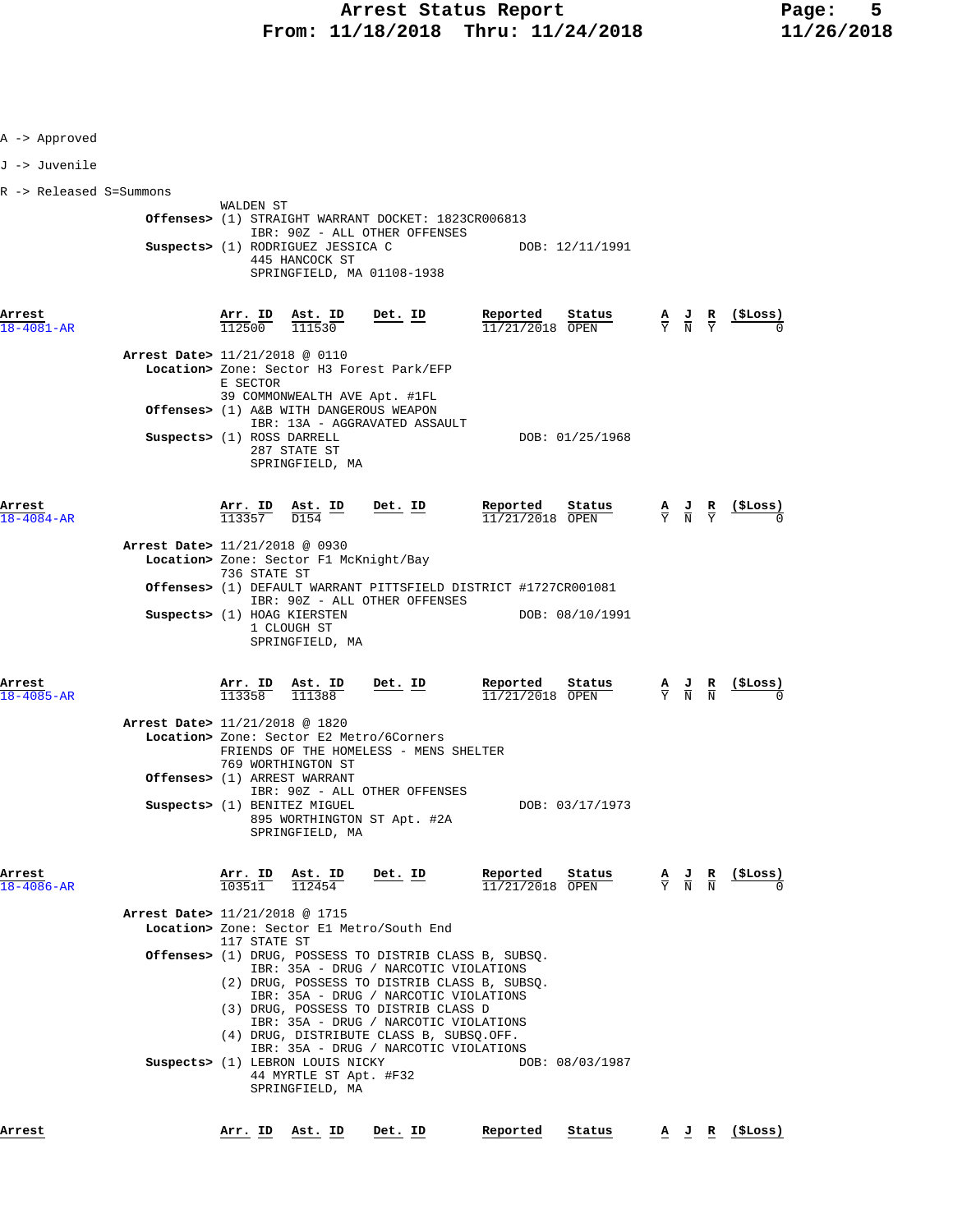| A -> Approved                                                |                        |                                                                                                                                                        |                                                                                                                                                                                                                                   |                                         |                                                                                                 |                                           |                                                    |
|--------------------------------------------------------------|------------------------|--------------------------------------------------------------------------------------------------------------------------------------------------------|-----------------------------------------------------------------------------------------------------------------------------------------------------------------------------------------------------------------------------------|-----------------------------------------|-------------------------------------------------------------------------------------------------|-------------------------------------------|----------------------------------------------------|
| J -> Juvenile                                                |                        |                                                                                                                                                        |                                                                                                                                                                                                                                   |                                         |                                                                                                 |                                           |                                                    |
| R -> Released S=Summons<br>$18 - 4087 - AR$                  |                        | 103511 112454                                                                                                                                          |                                                                                                                                                                                                                                   | 11/21/2018 OPEN Y N N                   |                                                                                                 |                                           | $\overline{0}$                                     |
| Arrest Date> 11/21/2018 @ 1715                               | 117 STATE ST           | Offenses> (1) DRUG, POSSESS CLASS B<br>Suspects> (1) TANCO JESUS MANUEL<br>40 MONTMORENCI ST<br>SPRINGFIELD, MA                                        | Location> Zone: Sector El Metro/South End<br>IBR: 35A - DRUG / NARCOTIC VIOLATIONS                                                                                                                                                | DOB: 07/19/1973                         |                                                                                                 |                                           |                                                    |
| Arrest<br>$18 - 4088 - AR$<br>Arrest Date> 11/21/2018 @ 1715 |                        | $\frac{\text{Arr. ID}}{103511}$ $\frac{\text{Ast. ID}}{112454}$                                                                                        | Det. ID                                                                                                                                                                                                                           | Reported<br>Status<br>$11/21/2018$ OPEN | $\frac{\mathbf{A}}{\mathbf{Y}}$ $\frac{\mathbf{J}}{\mathbf{N}}$ $\frac{\mathbf{R}}{\mathbf{N}}$ |                                           | $\frac{1}{2}$                                      |
|                                                              | 117 STATE ST           | Suspects> (1) LASALLE ARTURO                                                                                                                           | Location> Zone: Sector El Metro/South End<br><b>Offenses&gt;</b> (1) CONSPIRACY TO VIOLATE DRUG LAW<br>IBR: 90Z - ALL OTHER OFFENSES                                                                                              | DOB: 09/28/1995                         |                                                                                                 |                                           |                                                    |
| Arrest                                                       |                        | 112 STAFFORD ST<br>SPRINGFIELD, MA                                                                                                                     |                                                                                                                                                                                                                                   |                                         |                                                                                                 |                                           |                                                    |
| $18 - 4089 - AR$<br>Arrest Date> 11/21/2018 @ 1715           | 117 STATE ST           | $\frac{\text{Arr.}}{103511}$ $\frac{\text{Ast.}}{112454}$                                                                                              | Det. ID<br>Location> Zone: Sector El Metro/South End<br><b>Offenses&gt;</b> (1) CONSPIRACY TO VIOLATE DRUG LAW                                                                                                                    | Reported<br>Status<br>$11/21/2018$ OPEN |                                                                                                 |                                           | $\frac{A}{Y}$ $\frac{J}{N}$ $\frac{R}{N}$ (\$Loss) |
| Suspects> (1) GARCIA FELIX                                   |                        | 108 ST JAMES BLVD<br>SPRINGFIELD, MA                                                                                                                   | IBR: 90Z - ALL OTHER OFFENSES                                                                                                                                                                                                     | DOB: 02/02/2000                         |                                                                                                 |                                           |                                                    |
| Arrest<br>$18 - 4090 - AR$<br>Arrest Date> 11/21/2018 @ 1715 | 103511<br>117 STATE ST | <u>Arr. ID Ast. ID</u><br>112454                                                                                                                       | Det. ID<br>Location> Zone: Sector El Metro/South End<br>Offenses> (1) CONSPIRACY TO VIOLATE DRUG LAW                                                                                                                              | Reported<br>Status<br>11/21/2018 OPEN   |                                                                                                 | $\frac{A}{Y}$ $\frac{J}{N}$ $\frac{R}{N}$ | <u>(ŞLOSS)</u>                                     |
|                                                              |                        | Suspects> (1) DELGADO ISHMAEL<br>318 GOODWIN ST<br>SPRINGFIELD, MA 01104                                                                               | IBR: 90Z - ALL OTHER OFFENSES                                                                                                                                                                                                     | DOB: 09/04/1984                         |                                                                                                 |                                           |                                                    |
| Arrest<br>$18 - 4093 - AR$<br>Arrest Date> 11/21/2018 @ 1927 | Arr. ID<br>109241      | Ast. ID<br>100136<br>Location> Zone: Sector F1 McKnight/Bay                                                                                            | <u>Det. ID</u>                                                                                                                                                                                                                    | Reported<br>Status<br>11/21/2018 OPEN   |                                                                                                 | $\frac{A}{Y}$ $\frac{J}{N}$ $\frac{R}{N}$ | (ŞLoss)                                            |
|                                                              | 600 STATE ST           | <b>Offenses&gt;</b> (1) DISORDERLY CONDUCT<br>(2) RESIST ARREST<br>(4) A&B ON POLICE OFFICER<br>(5) A&B ON POLICE OFFICER<br>(6) A&B ON POLICE OFFICER | CVS PHARMACY SPRINGFIELD PHOTO LAB<br>IBR: 90C - DISORDERLY CONDUCT<br>IBR: 13B - SIMPLE ASSAULT<br>(3) Police Officer, Interfere with<br>IBR: 90Z - ALL OTHER OFFENSES<br>IBR: 13B - SIMPLE ASSAULT<br>IBR: 13B - SIMPLE ASSAULT |                                         |                                                                                                 |                                           |                                                    |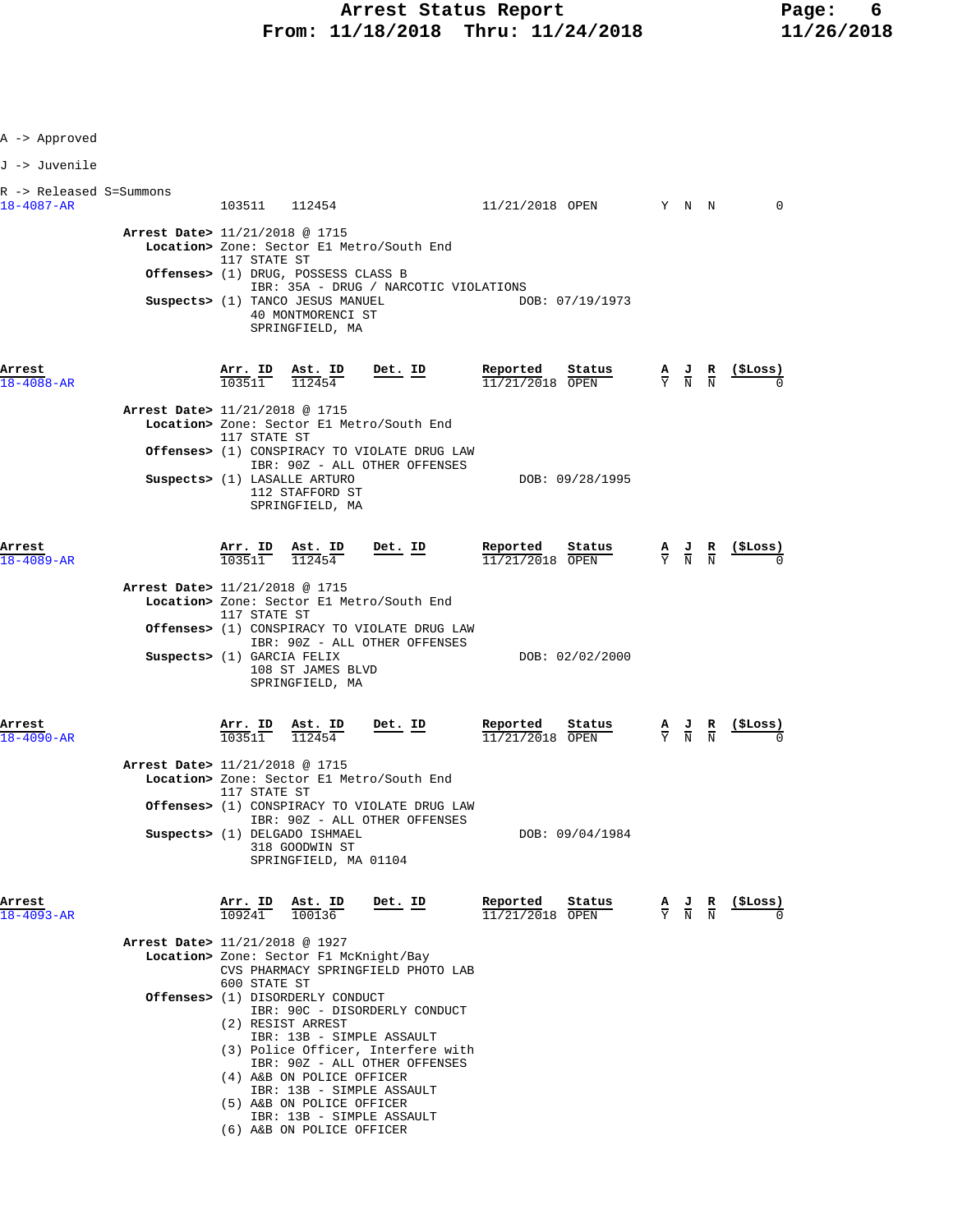| A -> Approved              |                                |                                |                                                                                                                                                                                                                            |                 |                                                                                                                                                    |                                                                                        |                                                                                                 |                                                                                                 |                                     |
|----------------------------|--------------------------------|--------------------------------|----------------------------------------------------------------------------------------------------------------------------------------------------------------------------------------------------------------------------|-----------------|----------------------------------------------------------------------------------------------------------------------------------------------------|----------------------------------------------------------------------------------------|-------------------------------------------------------------------------------------------------|-------------------------------------------------------------------------------------------------|-------------------------------------|
| J -> Juvenile              |                                |                                |                                                                                                                                                                                                                            |                 |                                                                                                                                                    |                                                                                        |                                                                                                 |                                                                                                 |                                     |
| R -> Released S=Summons    |                                |                                |                                                                                                                                                                                                                            |                 |                                                                                                                                                    |                                                                                        |                                                                                                 |                                                                                                 |                                     |
|                            |                                |                                | IBR: 13B - SIMPLE ASSAULT<br>(7) A&B ON POLICE OFFICER<br>IBR: 13B - SIMPLE ASSAULT<br>Suspects> (1) HAMLETTE NADIA SHAMEL<br>94 MONMOUTH ST Apt. #1ST<br>SPRINGFIELD, MA                                                  |                 |                                                                                                                                                    | DOB: 09/01/1988                                                                        |                                                                                                 |                                                                                                 |                                     |
| Arrest<br>18-4094-AR       |                                | <u>Arr. ID</u><br>103391       |                                                                                                                                                                                                                            | Ast. ID Det. ID | Reported<br>$11/21/2018$ OPEN                                                                                                                      | Status                                                                                 | $\frac{\mathbf{A}}{\mathbf{Y}}$ $\frac{\mathbf{J}}{\mathbf{N}}$ $\frac{\mathbf{R}}{\mathbf{N}}$ |                                                                                                 | $\frac{(\texttt{SLoss})}{\text{S}}$ |
|                            | Arrest Date> 11/21/2018 @ 2125 |                                |                                                                                                                                                                                                                            |                 |                                                                                                                                                    |                                                                                        |                                                                                                 |                                                                                                 |                                     |
|                            |                                | WILBRAHAM RD                   | Location> Zone: Sector I1 16Acr/Outer Bel                                                                                                                                                                                  |                 |                                                                                                                                                    |                                                                                        |                                                                                                 |                                                                                                 |                                     |
|                            |                                |                                | Offenses> (1) LICENSE SUSPENDED, OP MV WITH<br>IBR: 99 - TRAFFIC, TOWN BY-LAW OFFENSES<br>(2) DEFAULT WARRANT<br>IBR: 90Z - ALL OTHER OFFENSES<br>(3) DEFAULT WARRANT<br>IBR: 90Z - ALL OTHER OFFENSES                     |                 |                                                                                                                                                    |                                                                                        |                                                                                                 |                                                                                                 |                                     |
|                            | Suspects> (1) RIOS ALBERTO     |                                | (4) LIGHTS VIOLATION, MV<br>IBR: 99 - TRAFFIC, TOWN BY-LAW OFFENSES<br>182 SPEAR RD<br>SPRINGFIELD, MA                                                                                                                     |                 |                                                                                                                                                    | DOB: 11/07/1982                                                                        |                                                                                                 |                                                                                                 |                                     |
| Arrest<br>$18 - 4095 - AR$ |                                | $\frac{\texttt{Arr.}}{109241}$ | $\frac{\texttt{Ast.}}{100136}$                                                                                                                                                                                             | Det. ID         | Reported<br>11/21/2018 OPEN                                                                                                                        | $\frac{\text{Status}}{\text{OPEN}}$ $\frac{A}{Y}$ $\frac{J}{N}$ $\frac{R}{Y}$ (\$Loss) |                                                                                                 |                                                                                                 |                                     |
|                            | Arrest Date> 11/21/2018 @ 2216 |                                | Location> Zone: Sector F1 McKnight/Bay                                                                                                                                                                                     |                 |                                                                                                                                                    |                                                                                        |                                                                                                 |                                                                                                 |                                     |
|                            |                                | ACORN ST                       | IBR: 520 - WEAPON LAW VIOLATIONS<br>(2) FIREARM, POSSESS LARGE CAPACITY<br>IBR: 520 - WEAPON LAW VIOLATIONS<br>IBR: 520 - WEAPON LAW VIOLATIONS                                                                            |                 | <b>Offenses&gt;</b> (1) FIREARM WITHOUT LICENSE, CARRY LOADED $c269/10(a)\&(n)$<br>(3) FIREARM WITHOUT LICENSE, CARRY LOADED $c269/10(a) \&(n)$    |                                                                                        |                                                                                                 |                                                                                                 |                                     |
|                            |                                |                                | IBR: 520 - WEAPON LAW VIOLATIONS<br>(5) DRUG, POSSESS CLASS A<br>IBR: 35A - DRUG / NARCOTIC VIOLATIONS<br>(6) DRUG, POSSESS CLASS B<br>IBR: 35A - DRUG / NARCOTIC VIOLATIONS<br>(7) STOP/YIELD, FAIL TO                    |                 | $(4)$ Whoever violate paragraph $(a)$ or $(c)$ by means of a loaded firearm                                                                        |                                                                                        |                                                                                                 |                                                                                                 |                                     |
|                            |                                |                                | IBR: 99 - TRAFFIC, TOWN BY-LAW OFFENSES<br>(8) LICENSE NOT IN POSSESSION<br>IBR: 99 - TRAFFIC, TOWN BY-LAW OFFENSES<br>Suspects> (1) YANTIN LUIS ALBERTO<br>22 BOWDOIN ST Apt. #5TH                                        |                 |                                                                                                                                                    | DOB: 05/05/1985                                                                        |                                                                                                 |                                                                                                 |                                     |
| Arrest<br>18-4096-AR       |                                | Arr. ID<br>109841              | SPRINGFIELD, MA<br>Ast. ID<br>100136                                                                                                                                                                                       | <u>Det. ID</u>  | Reported<br>11/21/2018 OPEN                                                                                                                        | Status                                                                                 |                                                                                                 | $\frac{\mathbf{A}}{\mathbf{Y}}$ $\frac{\mathbf{J}}{\mathbf{N}}$ $\frac{\mathbf{R}}{\mathbf{N}}$ | (\$Loss)                            |
|                            | Arrest Date> 11/21/2018 @ 2250 |                                | Location> Zone: Sector F1 McKnight/Bay                                                                                                                                                                                     |                 |                                                                                                                                                    |                                                                                        |                                                                                                 |                                                                                                 |                                     |
|                            |                                | ACORN ST                       | IBR: 520 - WEAPON LAW VIOLATIONS<br>IBR: 520 - WEAPON LAW VIOLATIONS<br>(3) FIREARM, POSSESS LARGE CAPACITY<br>IBR: 520 - WEAPON LAW VIOLATIONS<br>(4) LIQUOR, PERSON UNDER 21 POSSESS<br>IBR: 90G - LIQUOR LAW VIOLATIONS |                 | <b>Offenses&gt;</b> (1) FIREARM WITHOUT LICENSE, CARRY LOADED $c269/10(a) \&(n)$<br>$(2)$ FIREARM WITHOUT LICENSE, CARRY LOADED $c269/10(a) \&(n)$ |                                                                                        |                                                                                                 |                                                                                                 |                                     |
|                            |                                |                                | (5) SEAT BELT, FAIL WEAR                                                                                                                                                                                                   |                 |                                                                                                                                                    |                                                                                        |                                                                                                 |                                                                                                 |                                     |

IBR: 99 - TRAFFIC, TOWN BY-LAW OFFENSES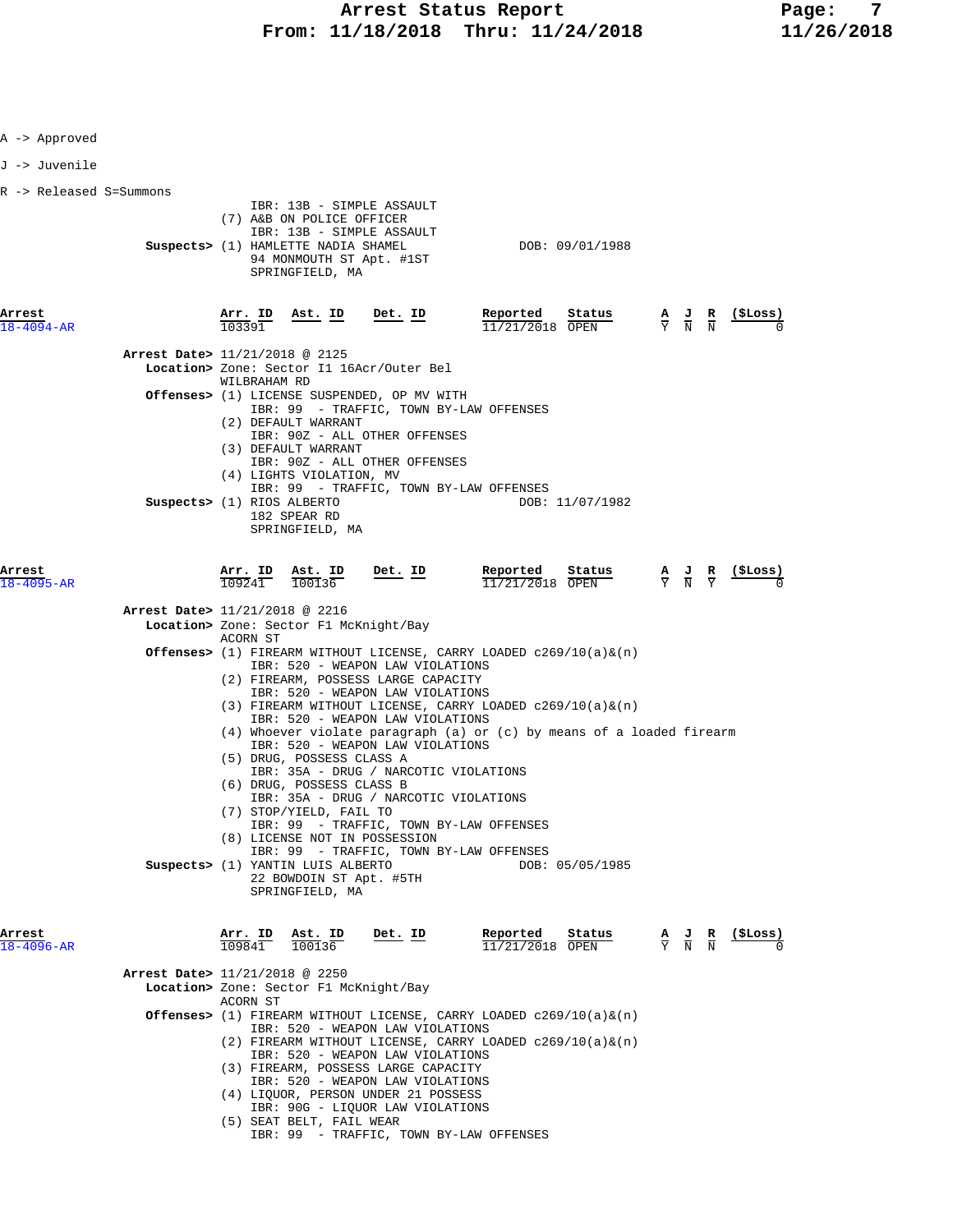| A -> Approved              |                                |                                 |                                                                                                                                                                                                                                                              |                |                                                                                                                                                  |                 |   |                                                                                                 |                         |
|----------------------------|--------------------------------|---------------------------------|--------------------------------------------------------------------------------------------------------------------------------------------------------------------------------------------------------------------------------------------------------------|----------------|--------------------------------------------------------------------------------------------------------------------------------------------------|-----------------|---|-------------------------------------------------------------------------------------------------|-------------------------|
| J -> Juvenile              |                                |                                 |                                                                                                                                                                                                                                                              |                |                                                                                                                                                  |                 |   |                                                                                                 |                         |
| R -> Released S=Summons    |                                |                                 | IBR: 520 - WEAPON LAW VIOLATIONS<br>Suspects> (1) NIEVES SHANDALIZ<br>7 DECKER PL<br>SPRINGFIELD, MA                                                                                                                                                         |                | (6) Whoever violate paragraph (a) or (c) by means of a loaded firearm                                                                            | DOB: 02/28/2000 |   |                                                                                                 |                         |
| Arrest<br>18-4097-AR       |                                | Arr. ID<br>$10924$ <sup>T</sup> | Ast. ID<br>100136                                                                                                                                                                                                                                            | Det. ID        | Reported<br>11/21/2018 OPEN                                                                                                                      | Status          |   | $\frac{\mathbf{A}}{\mathbf{Y}}$ $\frac{\mathbf{J}}{\mathbf{N}}$ $\frac{\mathbf{R}}{\mathbf{Y}}$ | (ŞLoss)                 |
|                            | Arrest Date> 11/21/2018 @ 2216 | ACORN ST                        | Location> Zone: Sector F1 McKnight/Bay                                                                                                                                                                                                                       |                |                                                                                                                                                  |                 |   |                                                                                                 |                         |
|                            |                                |                                 | IBR: 520 - WEAPON LAW VIOLATIONS<br>(2) FIREARM, POSSESS LARGE CAPACITY<br>IBR: 520 - WEAPON LAW VIOLATIONS<br>IBR: 520 - WEAPON LAW VIOLATIONS                                                                                                              |                | <b>Offenses&gt;</b> (1) FIREARM WITHOUT LICENSE, CARRY LOADED $c269/10(a) \&(n)$<br>(3) FIREARM WITHOUT LICENSE, CARRY LOADED $c269/10(a) \&(n)$ |                 |   |                                                                                                 |                         |
|                            | Suspects> (1) SAEZ LUIS        |                                 | IBR: 520 - WEAPON LAW VIOLATIONS<br>(5) ARREST WARRANT<br>IBR: 90Z - ALL OTHER OFFENSES<br>(6) FALSE NAME/SSN, ARRESTEE FURNISH<br>IBR: 90Z - ALL OTHER OFFENSES<br>644 COURTLAND ST<br>PERTH, NJ                                                            |                | $(4)$ Whoever violate paragraph $(a)$ or $(c)$ by means of a loaded firearm                                                                      | DOB: 04/20/1988 |   |                                                                                                 |                         |
| Arrest<br>$18 - 4098 - AR$ |                                | $\frac{\text{Arr.}}{111415}$    | $\frac{\texttt{Ast. ID}}{109489}$                                                                                                                                                                                                                            | Det. ID        | <u>Reported</u><br>$11/22/2018$ OPEN                                                                                                             | Status          |   | $\frac{\mathbf{A}}{\mathbf{Y}}$ $\frac{\mathbf{J}}{\mathbf{N}}$ $\frac{\mathbf{R}}{\mathbf{N}}$ |                         |
|                            | Arrest Date> 11/22/2018 @ 0210 | PARKING GARAGE<br>1 MGM WAY     | Location> Zone: Sector El Metro/South End                                                                                                                                                                                                                    |                |                                                                                                                                                  |                 |   |                                                                                                 |                         |
|                            |                                |                                 | <b>Offenses&gt;</b> (1) DISORDERLY CONDUCT<br>IBR: 90C - DISORDERLY CONDUCT<br>Suspects> (1) HEFFNER JASMINE LEEMARIE<br>70 PETER BARLEY LN<br>BOSTON, MA                                                                                                    |                |                                                                                                                                                  | DOB: 06/23/1992 |   |                                                                                                 |                         |
| Arrest<br>$18 - 4100 - AR$ |                                | Arr. ID<br>112452               | Ast. ID<br>100136                                                                                                                                                                                                                                            | Det. ID        | Reported<br>11/22/2018 OPEN                                                                                                                      | Status          | A | <u>J</u> R<br>Y N Y                                                                             | (\$Loss)<br>$\mathbf 0$ |
|                            | Arrest Date> 11/22/2018 @ 1758 |                                 | Location> Zone: Sector E2 Metro/6Corners<br>FRIENDS OF THE HOMELESS INC<br>769 WORTHINGTON ST<br>Offenses> (1) DEFAULT WARRANT DOCKET #1810CR000487<br>IBR: 90Z - ALL OTHER OFFENSES                                                                         |                |                                                                                                                                                  |                 |   |                                                                                                 |                         |
|                            | Suspects> (1) SHORE GREGORY    |                                 | ***UNKNOWN***<br>SPRINGFIELD, MA                                                                                                                                                                                                                             |                |                                                                                                                                                  | DOB: 01/17/1961 |   |                                                                                                 |                         |
| Arrest<br>$18 - 4101 - AR$ |                                | Arr. ID<br>112452               | Ast. ID<br>100136                                                                                                                                                                                                                                            | <u>Det. ID</u> | Reported<br>11/22/2018 OPEN                                                                                                                      | Status          |   | $\frac{\mathbf{A}}{\mathbf{Y}}$ $\frac{\mathbf{J}}{\mathbf{N}}$ $\frac{\mathbf{R}}{\mathbf{Y}}$ | (ŞLoss)                 |
|                            | Arrest Date> 11/22/2018 @ 1948 |                                 | Location> Zone: Sector F1 McKnight/Bay<br>54 ANDREW ST Apt. #2FL<br>Offenses> (1) B&E BUILDING NIGHTTIME FOR FELONY<br>IBR: 90J - TRESPASS OF REAL PROPERTY<br>Modus Operandus: Entry-Rear Door (ERD)<br>$(2)$ . A&B $(Simple)$<br>IBR: 13B - SIMPLE ASSAULT |                | (3) DESTRUCTION OF PROPERTY -\$1200, MALICIOUS                                                                                                   |                 |   |                                                                                                 |                         |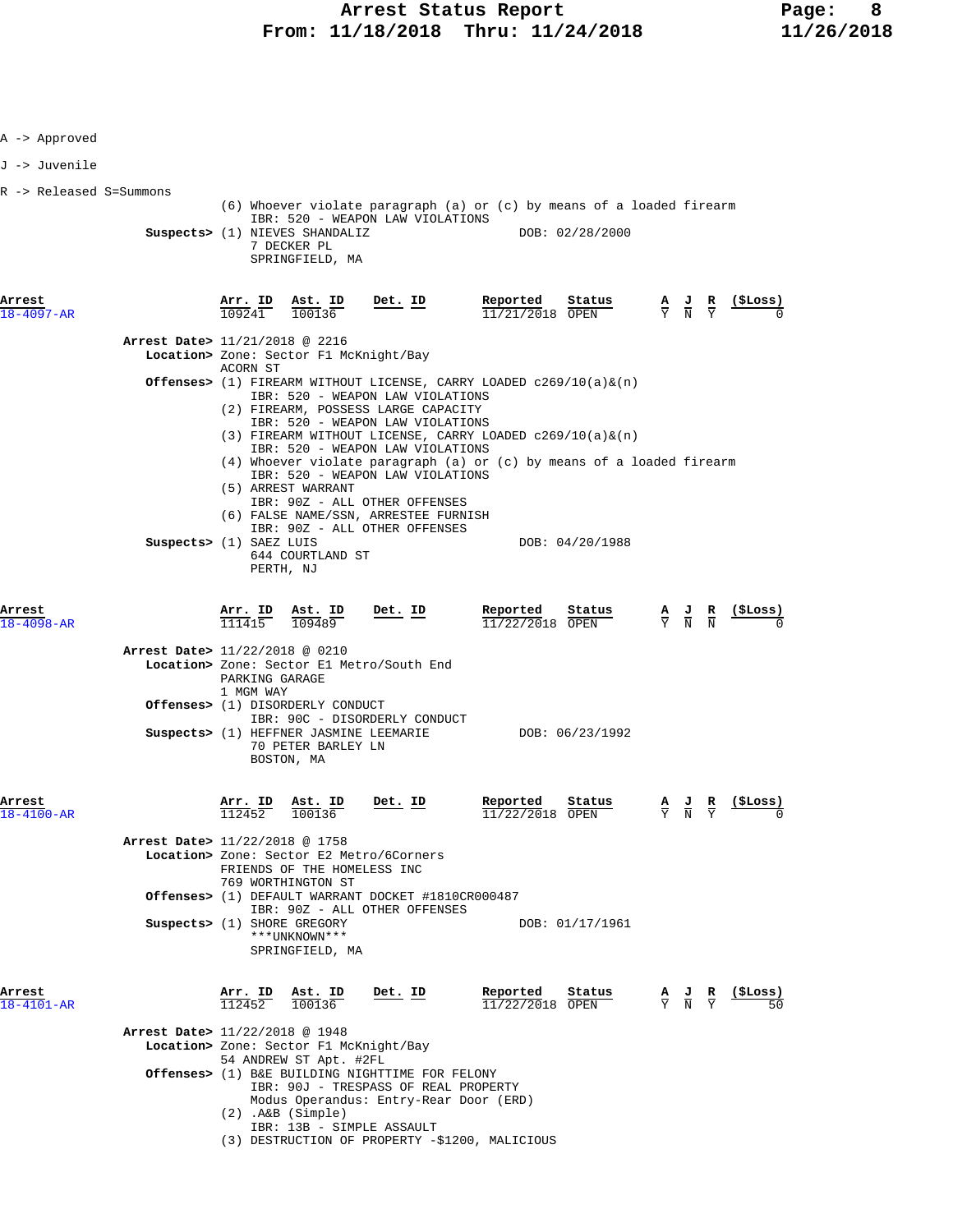| A -> Approved             |                                |                                    |                                                                                                     |                                                                                                                                                                  |                                          |                               |                                                                                                 |                                                                                                 |                                                                                                                                |
|---------------------------|--------------------------------|------------------------------------|-----------------------------------------------------------------------------------------------------|------------------------------------------------------------------------------------------------------------------------------------------------------------------|------------------------------------------|-------------------------------|-------------------------------------------------------------------------------------------------|-------------------------------------------------------------------------------------------------|--------------------------------------------------------------------------------------------------------------------------------|
| J -> Juvenile             |                                |                                    |                                                                                                     |                                                                                                                                                                  |                                          |                               |                                                                                                 |                                                                                                 |                                                                                                                                |
| R -> Released S=Summons   | Suspects> (1) WALKER NIAER     |                                    | (4) RESIST ARREST<br>69 GRANBY ST                                                                   | IBR: 290 - DESTRUCTION / DAMAGE / VANDALI<br>IBR: 13B - SIMPLE ASSAULT<br>EAST LONGMEADOW, MA 01028                                                              | DOB: 05/03/1985                          |                               |                                                                                                 |                                                                                                 |                                                                                                                                |
| Arrest<br>8-4102-AR       |                                |                                    | $\frac{\text{Arr.}}{\text{A140}}$ $\frac{\text{ID}}{\text{P131}}$ $\frac{\text{Ast.}}{\text{P131}}$ | <u>Det. ID</u>                                                                                                                                                   | Reported<br>Status<br>11/23/2018 OPEN    |                               |                                                                                                 |                                                                                                 | $\frac{\mathbf{A}}{\text{Y}}$ $\frac{\mathbf{J}}{\text{N}}$ $\frac{\mathbf{R}}{\text{Y}}$ $\frac{(\texttt{\$Loss})}{\text{N}}$ |
|                           | Arrest Date> 11/23/2018 @ 1045 | MUSEUM PARK APTS<br>70 CHESTNUT ST |                                                                                                     | Location> Zone: Sector El Metro/South End                                                                                                                        |                                          |                               |                                                                                                 |                                                                                                 |                                                                                                                                |
|                           |                                |                                    |                                                                                                     | Offenses> (1) DRUG, DISTRIBUTE CLASS B<br>IBR: 35A - DRUG / NARCOTIC VIOLATIONS<br>(2) DRUG, POSSESS TO DISTRIB CLASS B<br>IBR: 35A - DRUG / NARCOTIC VIOLATIONS |                                          |                               |                                                                                                 |                                                                                                 |                                                                                                                                |
|                           | Suspects> (1) BROWN ROBERT     |                                    | 115 DWIGHT ST Apt. #307<br>SPRINGFIELD, MA                                                          |                                                                                                                                                                  | DOB: 09/12/1981                          |                               |                                                                                                 |                                                                                                 |                                                                                                                                |
| Arrest<br>$8 - 4103 - AR$ |                                |                                    | $\frac{\text{Arr.}}{\text{A140}}$ ID $\frac{\text{Ast.}}{\text{P131}}$ ID                           | <u>Det. ID</u>                                                                                                                                                   | Reported<br>Status<br>11/23/2018 OPEN    |                               | $\frac{\mathbf{A}}{\mathbf{Y}}$ $\frac{\mathbf{J}}{\mathbf{N}}$ $\frac{\mathbf{R}}{\mathbf{N}}$ |                                                                                                 |                                                                                                                                |
|                           | Arrest Date> 11/23/2018 @ 1045 | MUSEUM PARK APTS<br>70 CHESTNUT ST |                                                                                                     | Location> Zone: Sector El Metro/South End                                                                                                                        |                                          |                               |                                                                                                 |                                                                                                 |                                                                                                                                |
|                           |                                |                                    | Offenses> (1) DRUG, POSSESS CLASS B<br>(2) DRUG, POSSESS CLASS A                                    | IBR: 35A - DRUG / NARCOTIC VIOLATIONS<br>IBR: 35A - DRUG / NARCOTIC VIOLATIONS                                                                                   |                                          |                               |                                                                                                 |                                                                                                 |                                                                                                                                |
|                           | Suspects> (1) KUHN ROBERT      |                                    | 46 ROSELLA ST<br>SPRINGFIELD, MA 01105                                                              |                                                                                                                                                                  | DOB: 11/28/1985                          |                               |                                                                                                 |                                                                                                 |                                                                                                                                |
| Arrest<br>18-4104-AR      |                                | Arr. ID<br>101948                  | Ast. ID<br>C802                                                                                     | Det. ID                                                                                                                                                          | Reported<br>Status<br>11/23/2018<br>OPEN | $rac{\mathbf{A}}{\mathbf{Y}}$ | $\frac{J}{N}$                                                                                   | $\frac{R}{N}$                                                                                   | (ŞLoss)                                                                                                                        |
|                           | Arrest Date> 11/23/2018 @ 1610 | 50 DARTMOUTH ST                    | Offenses> (1) ARREST WARRANT                                                                        | Location> Zone: Sector F1 McKnight/Bay                                                                                                                           |                                          |                               |                                                                                                 |                                                                                                 |                                                                                                                                |
|                           |                                | HOMELESS                           | UNKNOWN, UK                                                                                         | IBR: 90Z - ALL OTHER OFFENSES<br>Suspects> (1) ORTIZ-HERNANDEZ MANUEL A                                                                                          | DOB: 04/19/1971                          |                               |                                                                                                 |                                                                                                 |                                                                                                                                |
| Arrest<br>18-4105-AR      |                                | 100136                             | Arr. ID Ast. ID<br>112452                                                                           | Det. ID                                                                                                                                                          | Reported<br>Status<br>11/23/2018 OPEN    |                               |                                                                                                 | $\frac{\mathbf{A}}{\mathbf{Y}}$ $\frac{\mathbf{J}}{\mathbf{N}}$ $\frac{\mathbf{R}}{\mathbf{N}}$ | (\$Loss)                                                                                                                       |
|                           | Arrest Date> 11/23/2018 @ 1623 | 11 ST JAMES AVE                    |                                                                                                     | Location> Zone: Sector F1 McKnight/Bay<br>Offenses> (1) ARREST WARRANT DOCKET #1623CR009330                                                                      |                                          |                               |                                                                                                 |                                                                                                 |                                                                                                                                |
|                           | Suspects> (1) DEIDA ISREAL     |                                    | 64 TILTON ST<br>SPRINGFIELD, MA 01109                                                               | IBR: 90Z - ALL OTHER OFFENSES                                                                                                                                    | DOB: 10/02/1959                          |                               |                                                                                                 |                                                                                                 |                                                                                                                                |
| Arrest<br>18-4107-AR      |                                | Arr. ID<br>010681                  | Ast. ID<br>107783                                                                                   | <u>Det. ID</u>                                                                                                                                                   | Reported<br>Status<br>11/23/2018 OPEN    |                               | $\frac{A}{Y}$ $\frac{J}{N}$ $\frac{R}{N}$                                                       |                                                                                                 | <u>(ŞLoss)</u>                                                                                                                 |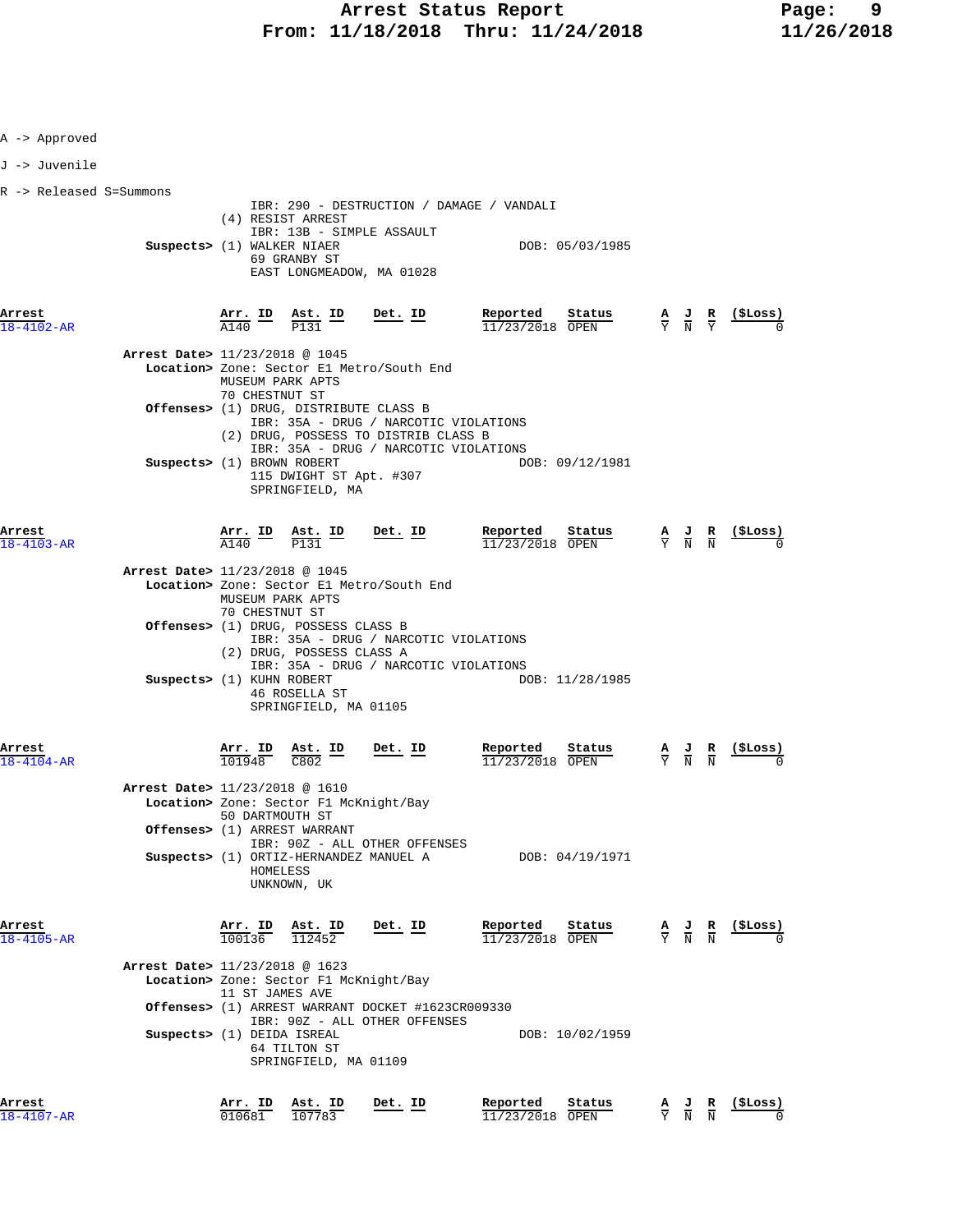| A -> Approved              |                                          |                                      |                                                                                   |                                                                                                                                                                                                                                                                                     |                                                                      |                                                                                                 |                                           |                   |
|----------------------------|------------------------------------------|--------------------------------------|-----------------------------------------------------------------------------------|-------------------------------------------------------------------------------------------------------------------------------------------------------------------------------------------------------------------------------------------------------------------------------------|----------------------------------------------------------------------|-------------------------------------------------------------------------------------------------|-------------------------------------------|-------------------|
| J -> Juvenile              |                                          |                                      |                                                                                   |                                                                                                                                                                                                                                                                                     |                                                                      |                                                                                                 |                                           |                   |
| R -> Released S=Summons    |                                          |                                      |                                                                                   |                                                                                                                                                                                                                                                                                     |                                                                      |                                                                                                 |                                           |                   |
|                            | Arrest Date> 11/23/2018 @ 1646           | 626 ARMORY ST                        | (3) UNINSURED MOTOR VEHICLE                                                       | Location> Zone: Sector B1 Liberty Heights<br><b>Offenses&gt;</b> (1) UNLICENSED OPERATION OF MV<br>IBR: 99 - TRAFFIC, TOWN BY-LAW OFFENSES<br>(2) UNREGISTERED MOTOR VEHICLE<br>IBR: 99 - TRAFFIC, TOWN BY-LAW OFFENSES<br>IBR: 99 - TRAFFIC, TOWN BY-LAW OFFENSES                  |                                                                      |                                                                                                 |                                           |                   |
|                            |                                          |                                      | Suspects> (1) GONZALEZ ELEAZER YOC<br>187 HAMBURG ST<br>SPRINGFIELD, MA 01104     | IBR: 99 - TRAFFIC, TOWN BY-LAW OFFENSES                                                                                                                                                                                                                                             | (4) motor vehicle registration misrepresentations<br>DOB: 01/07/1994 |                                                                                                 |                                           |                   |
| Arrest<br>$18 - 4109 - AR$ |                                          |                                      | $\frac{\text{Arr.}}{112459}$ $\frac{\text{Ast.}}{107608}$                         | <u>Det. ID</u>                                                                                                                                                                                                                                                                      | Reported<br>Status<br>$11/23/2018$ OPEN                              | $\frac{A}{Y}$ $\frac{J}{N}$ $\frac{R}{N}$                                                       |                                           | <u>(SLoss)</u>    |
|                            | Arrest Date> 11/23/2018 @ 1831           |                                      |                                                                                   |                                                                                                                                                                                                                                                                                     |                                                                      |                                                                                                 |                                           |                   |
|                            |                                          | 521 STATE ST                         | BENTON PARK PACKAGE STORE                                                         | Location> Zone: Sector F2 Old&Upper Hill                                                                                                                                                                                                                                            |                                                                      |                                                                                                 |                                           |                   |
|                            | <b>Offenses&gt;</b> (1) TRESPASS         |                                      |                                                                                   | IBR: 90J - TRESPASS OF REAL PROPERTY                                                                                                                                                                                                                                                |                                                                      |                                                                                                 |                                           |                   |
|                            |                                          |                                      | Suspects> (1) DIXON DAKWANTI SHAMAL<br>133 WELLINGTON ST<br>SPRINGFIELD, MA 01109 |                                                                                                                                                                                                                                                                                     | DOB: 09/20/1993                                                      |                                                                                                 |                                           |                   |
| Arrest<br>$18 - 4110 - AR$ |                                          | $\frac{\text{Arr.}}{\text{C691}}$ ID | Ast. ID<br>101940                                                                 | <u>Det. ID</u>                                                                                                                                                                                                                                                                      | Reported<br>Stat <u>us</u><br>11/23/2018 OPEN                        | $\frac{A}{Y}$ $\frac{J}{N}$ $\frac{R}{Y}$                                                       |                                           | <u>(ŞLoss)</u>    |
|                            | Arrest Date> 11/23/2018 @ 1855           | WHITE ST                             |                                                                                   | Location> Zone: Sector H3 Forest Park/EFP                                                                                                                                                                                                                                           |                                                                      |                                                                                                 |                                           |                   |
|                            |                                          |                                      | Offenses> (1) LIGHTS VIOLATION, MV                                                | IBR: 99 - TRAFFIC, TOWN BY-LAW OFFENSES<br>(2) LICENSE SUSPENDED, OP MV WITH<br>IBR: 99 - TRAFFIC, TOWN BY-LAW OFFENSES<br>(3) DEFAULT WARRANT (DOCKET#1823CR006757)<br>IBR: 90Z - ALL OTHER OFFENSES<br>(4) DEFAULT WARRANT (DOCKET#1723CR008976)<br>IBR: 90Z - ALL OTHER OFFENSES |                                                                      |                                                                                                 |                                           |                   |
|                            |                                          |                                      | Suspects> (1) RIVERA LYNN MARIE<br>46 WHITE ST Apt. #1ST<br>SPRINGFIELD, MA 01108 |                                                                                                                                                                                                                                                                                     | DOB: 12/29/1974                                                      |                                                                                                 |                                           |                   |
| Arrest<br>$18 - 4111 - AR$ |                                          |                                      | Arr. ID Ast. ID<br>$010681$ $107783$                                              | Det. ID                                                                                                                                                                                                                                                                             | Reported<br>Status<br>11/23/2018 OPEN                                |                                                                                                 | $\frac{A}{Y}$ $\frac{J}{N}$ $\frac{R}{N}$ | (ŞLoss)           |
|                            | Arrest Date> 11/23/2018 @ 1927           | PRIDE                                |                                                                                   | Location> Zone: Sector A N. End/Memorial                                                                                                                                                                                                                                            |                                                                      |                                                                                                 |                                           |                   |
|                            |                                          | 77 WEST ST                           |                                                                                   | <b>Offenses&gt;</b> (1) ARREST WARRANT (DOCKET #: $1123CR007894$ )<br>IBR: 90Z - ALL OTHER OFFENSES                                                                                                                                                                                 |                                                                      |                                                                                                 |                                           |                   |
|                            |                                          | HOMELESS                             | Suspects> (1) CORDOVA ANDRES<br>SPRINGFIELD, MA 01107                             |                                                                                                                                                                                                                                                                                     | DOB: 11/03/1958                                                      |                                                                                                 |                                           |                   |
| Arrest<br>18-4112-AR       | <b>Arrest Date&gt;</b> 11/23/2018 @ 2143 | <u>Arr. ID</u><br>111413             | Ast. ID<br>111533                                                                 | $Det$ . ID                                                                                                                                                                                                                                                                          | Reported<br>Status<br>11/23/2018 OPEN                                | $\frac{\mathbf{A}}{\mathbf{Y}}$ $\frac{\mathbf{J}}{\mathbf{N}}$ $\frac{\mathbf{R}}{\mathbf{Y}}$ |                                           | <u>( ŞLos</u> s ) |
|                            |                                          | UNION ST                             |                                                                                   | Location> Zone: Sector El Metro/South End                                                                                                                                                                                                                                           |                                                                      |                                                                                                 |                                           |                   |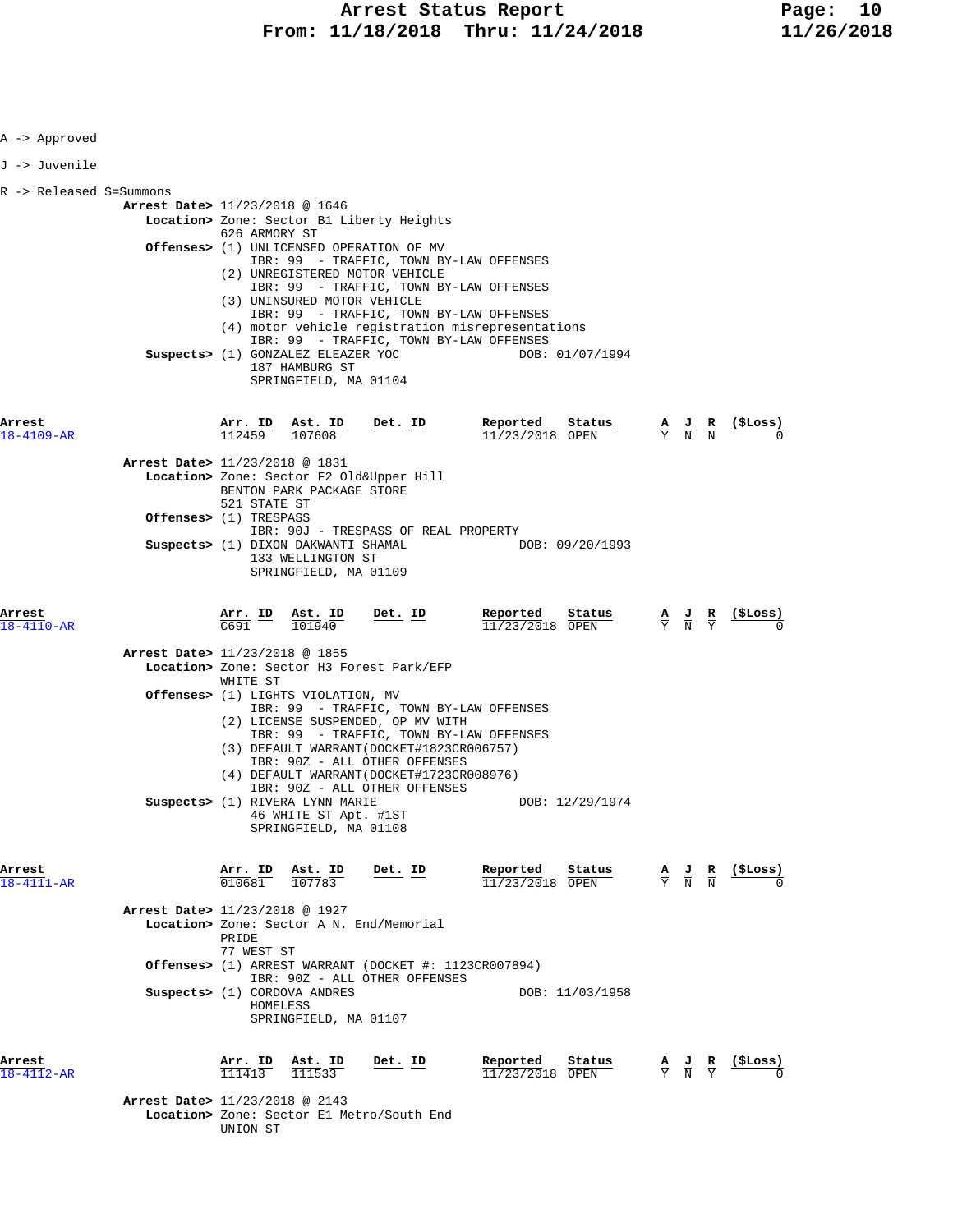| A -> Approved           |                                                                                                                                                                                                                                                                                                                                                                                                                                                                                                                                                                                                    |                                         |                                                                                                       |                                                               |
|-------------------------|----------------------------------------------------------------------------------------------------------------------------------------------------------------------------------------------------------------------------------------------------------------------------------------------------------------------------------------------------------------------------------------------------------------------------------------------------------------------------------------------------------------------------------------------------------------------------------------------------|-----------------------------------------|-------------------------------------------------------------------------------------------------------|---------------------------------------------------------------|
| J -> Juvenile           |                                                                                                                                                                                                                                                                                                                                                                                                                                                                                                                                                                                                    |                                         |                                                                                                       |                                                               |
| R -> Released S=Summons | <b>Offenses&gt;</b> (1) MOTOR VEH, RECEIVE STOLEN<br>IBR: 280 - STOLEN PROPERTY OFFENSES<br>(2) STOP FOR POLICE, FAIL<br>IBR: 99 - TRAFFIC, TOWN BY-LAW OFFENSES<br>(3) RECKLESS OPERATION OF MOTOR VEHICLE<br>IBR: 99 - TRAFFIC, TOWN BY-LAW OFFENSES<br>Suspects> (1) DALEY-GONSALVES ALEXIS<br>38 COLLINS ST                                                                                                                                                                                                                                                                                    | DOB: 05/31/1998                         |                                                                                                       |                                                               |
|                         | SPRINGFIELD, MA                                                                                                                                                                                                                                                                                                                                                                                                                                                                                                                                                                                    |                                         |                                                                                                       |                                                               |
| Arrest<br>18-4114-AR    | Arr. ID<br>Ast. ID<br><u>Det. ID</u><br>111415                                                                                                                                                                                                                                                                                                                                                                                                                                                                                                                                                     | Reported<br>Status<br>$11/24/2018$ OPEN |                                                                                                       | $\frac{A}{Y}$ $\frac{J}{N}$ $\frac{R}{Y}$ $\frac{($Loss)}{0}$ |
|                         | Arrest Date> 11/24/2018 @ 0108<br>Location> Zone: Sector E1 Metro/South End                                                                                                                                                                                                                                                                                                                                                                                                                                                                                                                        |                                         |                                                                                                       |                                                               |
|                         | 1 MGM WAY<br><b>Offenses&gt;</b> (1) DISORDERLY CONDUCT                                                                                                                                                                                                                                                                                                                                                                                                                                                                                                                                            |                                         |                                                                                                       |                                                               |
|                         | IBR: 90C - DISORDERLY CONDUCT<br>(2) Attempt to Disarm a Police Officer<br>IBR: 13B - SIMPLE ASSAULT<br>(3) A&B ON POLICE OFFICER<br>IBR: 13B - SIMPLE ASSAULT<br>$(4)$ . A&B $(Simple)$<br>IBR: 13B - SIMPLE ASSAULT<br>(5) RESIST ARREST<br>IBR: 13B - SIMPLE ASSAULT<br>(6) THREAT TO COMMIT CRIME<br>IBR: 13C - INTIMIDATION<br>(7) FALSE NAME/SSN, ARRESTEE FURNISH<br>IBR: 90Z - ALL OTHER OFFENSES<br>(8) ARREST WARRANT<br>IBR: 90Z - ALL OTHER OFFENSES<br>(9) DEFAULT WARRANT<br>IBR: 90Z - ALL OTHER OFFENSES<br>Suspects> (1) GOFFE ELIJAH<br>113 FORT PLEASANT AVE<br>SPRINGFIELD, MA | DOB: 08/31/1998                         |                                                                                                       |                                                               |
| Arrest<br>18-4115-AR    | $\frac{\text{Arr.}}{\text{SPO}}$ ID<br>Ast. ID<br>Det. ID<br>112466                                                                                                                                                                                                                                                                                                                                                                                                                                                                                                                                | Reported<br>Status<br>11/24/2018 OPEN   | $\frac{\mathbf{A}}{\overline{Y}}$ $\frac{\mathbf{J}}{\overline{N}}$ $\frac{\mathbf{R}}{\overline{N}}$ | (ŞLoss)                                                       |
|                         | Arrest Date> 11/24/2018 @ 0349<br>Location> Zone: Sector B1 Liberty Heights<br>BAYSTATE SECURITY<br>759 CHESTNUT ST                                                                                                                                                                                                                                                                                                                                                                                                                                                                                |                                         |                                                                                                       |                                                               |
|                         | <b>Offenses&gt;</b> (1) DISORDERLY CONDUCT<br>IBR: 90C - DISORDERLY CONDUCT                                                                                                                                                                                                                                                                                                                                                                                                                                                                                                                        |                                         |                                                                                                       |                                                               |
|                         | (2) RESIST ARREST<br>IBR: 13B - SIMPLE ASSAULT<br>(3) THREAT TO COMMIT CRIME<br>IBR: 13C - INTIMIDATION<br>(4) A&B ON POLICE OFFICER<br>IBR: 13B - SIMPLE ASSAULT<br>Suspects> (1) PRESTON NICHOLAS MICHAEL<br>103 FREDERICK ST<br>WEST SPRINGFIELD, MA 01089                                                                                                                                                                                                                                                                                                                                      | DOB: 06/29/1988                         |                                                                                                       |                                                               |
| Arrest<br>18-4117-AR    | Arr. ID Ast. ID<br>Det. ID<br>113366<br><b>B880</b>                                                                                                                                                                                                                                                                                                                                                                                                                                                                                                                                                | Reported<br>Status<br>11/24/2018 OPEN   | $\frac{A}{Y}$ $\frac{J}{N}$ $\frac{R}{Y}$                                                             | (ŞLoss)                                                       |
|                         | <b>Arrest Date&gt;</b> 11/24/2018 @ 1205<br>Location> Zone: Sector I4 16Acr/Outer Bel<br>DRIVE WAY OF<br>160 GARNET ST<br>Offenses> (1) ARREST WARRANT                                                                                                                                                                                                                                                                                                                                                                                                                                             |                                         |                                                                                                       |                                                               |
|                         | IBR: 90Z - ALL OTHER OFFENSES<br>(2) ARREST WARRANT                                                                                                                                                                                                                                                                                                                                                                                                                                                                                                                                                |                                         |                                                                                                       |                                                               |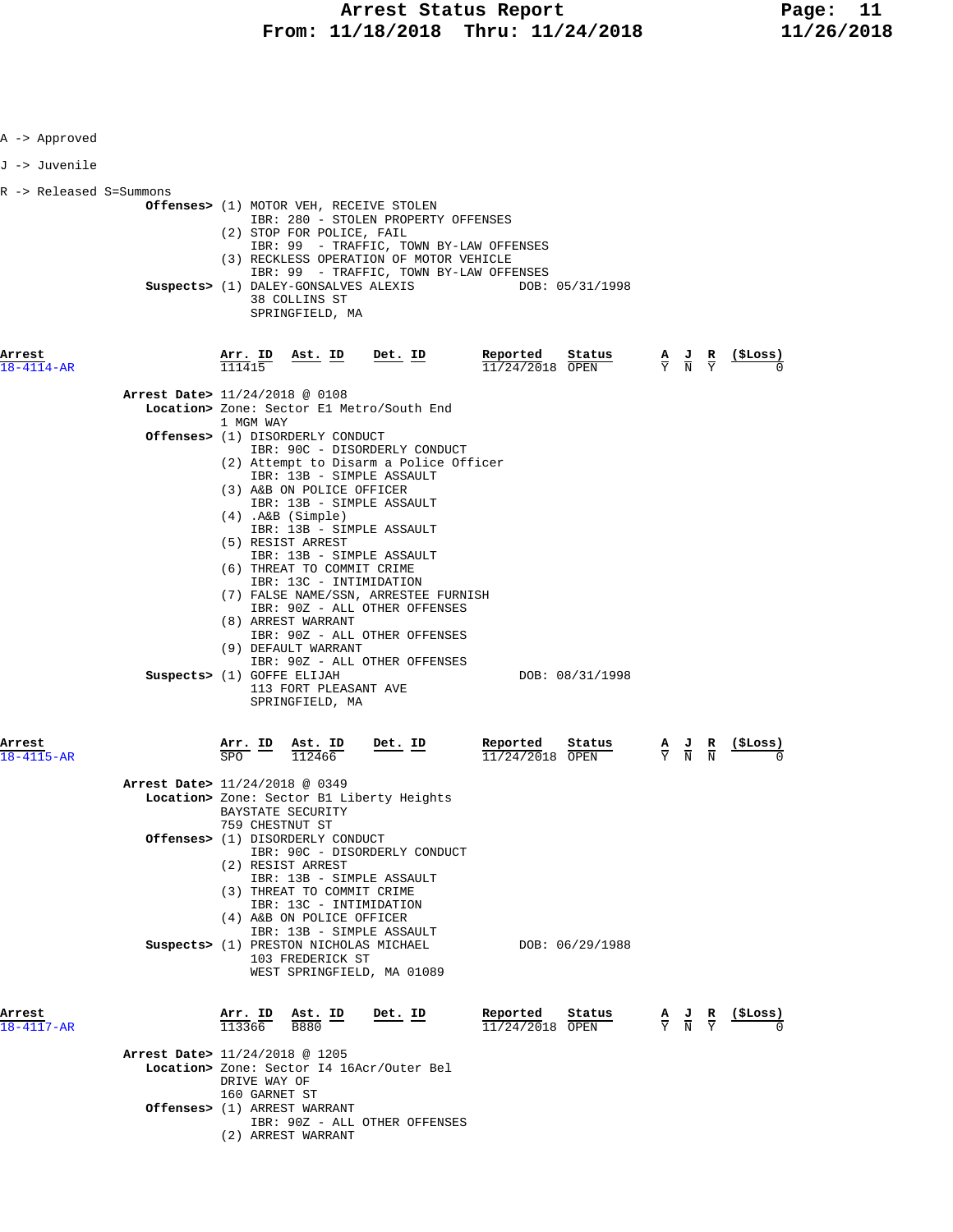| A -> Approved                  |                                              |                                                                                                                                        |                                                                                                                          |                                                                                             |                                                                                                 |                               |                                                    |
|--------------------------------|----------------------------------------------|----------------------------------------------------------------------------------------------------------------------------------------|--------------------------------------------------------------------------------------------------------------------------|---------------------------------------------------------------------------------------------|-------------------------------------------------------------------------------------------------|-------------------------------|----------------------------------------------------|
| J -> Juvenile                  |                                              |                                                                                                                                        |                                                                                                                          |                                                                                             |                                                                                                 |                               |                                                    |
| R -> Released S=Summons        |                                              |                                                                                                                                        |                                                                                                                          |                                                                                             |                                                                                                 |                               |                                                    |
|                                |                                              | (3) ARREST WARRANT<br>Suspects> (1) JOSEPH SOCRATE<br>26 REDDEN RD                                                                     | IBR: 90Z - ALL OTHER OFFENSES<br>IBR: 90Z - ALL OTHER OFFENSES<br>SPRINGFIELD, MA 01119-2632                             | DOB: 01/26/1986                                                                             |                                                                                                 |                               |                                                    |
| Arrest<br>8-4118-AR            | $\frac{\text{Arr.}}{\text{C802}}$ ID<br>C802 | $\frac{\texttt{Ast.}}{106895}$                                                                                                         | Det. ID                                                                                                                  | Reported<br>Stat <u>us</u><br>11/24/2018 OPEN                                               | $\frac{\mathbf{A}}{\mathbf{Y}}$ $\frac{\mathbf{J}}{\mathbf{N}}$ $\frac{\mathbf{R}}{\mathbf{N}}$ |                               | <u>(ŞLoss)</u>                                     |
| Arrest Date> 11/24/2018 @ 1650 | 415 STATE ST                                 | COMMERCE HIGH SCHOOL                                                                                                                   | Location> Zone: Sector E2 Metro/6Corners                                                                                 |                                                                                             |                                                                                                 |                               |                                                    |
|                                |                                              | Offenses> (1) STOP/YIELD, FAIL TO<br>(2) MARKED LANES VIOLATION                                                                        |                                                                                                                          | IBR: 99 - TRAFFIC, TOWN BY-LAW OFFENSES<br>IBR: 99 - TRAFFIC, TOWN BY-LAW OFFENSES          |                                                                                                 |                               |                                                    |
|                                | (3) OUI LIOUOR                               | Suspects> (1) RENAUD JOHN PAUL<br>12 FREW TER<br>ENFIELD, CT                                                                           | IBR: 90D - DRIVING UNDER THE INFLUENCE                                                                                   | DOB: 12/11/1968                                                                             |                                                                                                 |                               |                                                    |
| Arrest<br>18-4119-AR           | Arr. ID<br>112459                            | Ast. ID<br>107608                                                                                                                      | $Det. ID$                                                                                                                | Reported<br>Status<br>$11/24/2018$ OPEN                                                     |                                                                                                 |                               | $\frac{A}{Y}$ $\frac{J}{N}$ $\frac{R}{N}$ (\$Loss) |
| Arrest Date> 11/24/2018 @ 1742 | 1144 PAGE BLVD                               |                                                                                                                                        | Location> Zone: Sector C East Springfield                                                                                |                                                                                             |                                                                                                 |                               |                                                    |
|                                |                                              | (2) RESIST ARREST<br>(3) A&B ON POLICE OFFICER<br>(4) DISORDERLY CONDUCT<br>Suspects> (1) RIOS SHYLEEN AMANDA<br>2782 MAIN ST Apt. #1L | IBR: 90Z - ALL OTHER OFFENSES<br>IBR: 13B - SIMPLE ASSAULT<br>IBR: 13B - SIMPLE ASSAULT<br>IBR: 90C - DISORDERLY CONDUCT | <b>Offenses&gt;</b> (1) Violation of a Harassment Prevention Order (HPO)<br>DOB: 04/09/1992 |                                                                                                 |                               |                                                    |
| Arrest<br>$18 - 4120 - AR$     | Arr. ID<br>112507                            | SPRINGFIELD, MA 01109<br><u>Ast. ID</u><br>W <sub>254</sub>                                                                            | Det. ID                                                                                                                  | Reported<br>Status<br>11/24/2018 OPEN                                                       | $\frac{A}{Y}$ $\frac{J}{N}$                                                                     | $rac{\mathbf{R}}{\mathbf{Y}}$ | (ŞLoss)                                            |
| Arrest Date> 11/24/2018 @ 1814 | STATE ST                                     |                                                                                                                                        | Location> Zone: Sector F2 Old&Upper Hill                                                                                 |                                                                                             |                                                                                                 |                               |                                                    |
|                                |                                              |                                                                                                                                        | IBR: 90Z - ALL OTHER OFFENSES<br>(2) POSSESSION AMMO W/O ID (MACE + AMMO)<br>IBR: 90Z - ALL OTHER OFFENSES               | <b>Offenses&gt;</b> (1) DEFAULT WARRANT DOCKET # 1623CR003163- POSS CLASS A                 |                                                                                                 |                               |                                                    |
|                                |                                              | Suspects> (1) RODRIGUEZ MARISOL<br>57 FORDHAM ST<br>SPRINGFIELD, MA                                                                    |                                                                                                                          | DOB: 05/14/1980                                                                             |                                                                                                 |                               |                                                    |
| Arrest<br>$18 - 4121 - AR$     | C802                                         | Arr. ID Ast. ID<br>106895                                                                                                              | Det. ID                                                                                                                  | Reported<br>Status<br>$11/24/2018$ OPEN                                                     | $\frac{A}{Y}$ $\frac{J}{N}$ $\frac{R}{N}$                                                       |                               | $(_{\rm{5Loss}})$                                  |
| Arrest Date> 11/24/2018 @ 2015 | PARKING LOT<br>HIGH ST                       |                                                                                                                                        | Location> Zone: Sector E2 Metro/6Corners                                                                                 |                                                                                             |                                                                                                 |                               |                                                    |
|                                |                                              | Offenses> (1) DRUG, POSSESS CLASS B                                                                                                    | IBR: 35A - DRUG / NARCOTIC VIOLATIONS                                                                                    |                                                                                             |                                                                                                 |                               |                                                    |